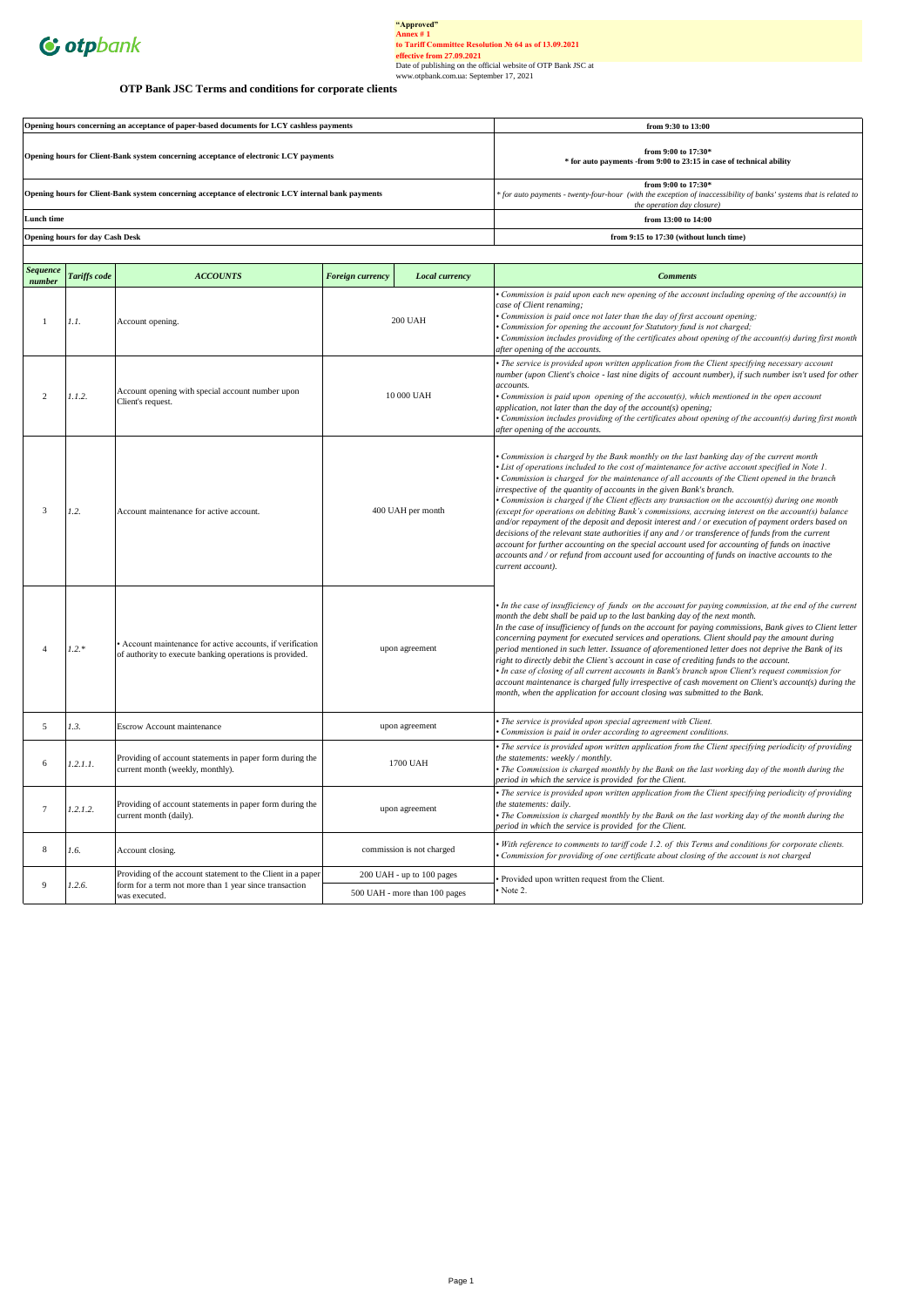| 10                        | 1.4.         | Issue of the duplicates of cash documents, payment<br>documents, confirmations of cash operations and other<br>duplicates of documents, providing of the account<br>statements/duplicates of the account statements to the<br>Client in a paper form for a term more than 1 year since<br>transaction was executed. |                       | <b>300 UAH</b>                                                                                                                                          | Provided upon written request from the Client.<br>Now 2.                                                                                                                                                                                                                                                                                                                                    |
|---------------------------|--------------|---------------------------------------------------------------------------------------------------------------------------------------------------------------------------------------------------------------------------------------------------------------------------------------------------------------------|-----------------------|---------------------------------------------------------------------------------------------------------------------------------------------------------|---------------------------------------------------------------------------------------------------------------------------------------------------------------------------------------------------------------------------------------------------------------------------------------------------------------------------------------------------------------------------------------------|
| 11                        | 1.1.1.       | Changing of current accounts servicing branch according<br>to Client's request.                                                                                                                                                                                                                                     |                       | 550 грн.                                                                                                                                                | Commission is charged if branch change is executed for all Client's accounts and number of these<br>accounts remains the same and Client continues servicing in another Bank's institution on conditions<br>of exciting Agreement on opening an account.<br>Commission is paid once no later the day when technical rebranching of accounts to another Bank's<br>institution is performed.  |
|                           |              |                                                                                                                                                                                                                                                                                                                     |                       |                                                                                                                                                         |                                                                                                                                                                                                                                                                                                                                                                                             |
|                           |              | Cash management services:<br>Transmission of Statements of account                                                                                                                                                                                                                                                  |                       |                                                                                                                                                         | Commission is charged monthly on the last working day of the month.                                                                                                                                                                                                                                                                                                                         |
| 12                        | 1.5.1.       | (SWIFT MT 940)                                                                                                                                                                                                                                                                                                      |                       | 300 UAH                                                                                                                                                 | Commission is charged irrespective of the quantity of accounts.                                                                                                                                                                                                                                                                                                                             |
| 13                        | 1.5.2.       | Debiting and crediting funds from/to accounts in<br>accordance with Special agreement (Zero Balancing -<br>regular transfer of the balances on the current accounts).                                                                                                                                               |                       | 300 UAH                                                                                                                                                 | Commission is charged monthly from current account of the Client on which regular money<br>transferred to.<br>This service is available for Clients that have current accounts with OTP Bank JSC.<br>A special agreement for provision of the Service should be signed with the Bank.                                                                                                       |
| 14                        | 1.5.3.       | Direct debit of the account upon receiving S.W.I.F.T.<br>MT101 "Request for transfer".                                                                                                                                                                                                                              |                       | upon agreement                                                                                                                                          | The terms are defined in additional agreement with the Client.<br>The service provided only for accounts in the Local currency.                                                                                                                                                                                                                                                             |
|                           |              |                                                                                                                                                                                                                                                                                                                     |                       |                                                                                                                                                         | • The terms are defined in additional agreement with the Client/Application of providing banking                                                                                                                                                                                                                                                                                            |
| 15                        | 1.5.4.       | Direct debit of the account for execution of regular<br>payments (Standing order).                                                                                                                                                                                                                                  |                       | upon agreement                                                                                                                                          | services.<br>Commission is charged by the Bank monthly on the last banking day of the current month<br>• The terms are defined in additional agreement with the Client/Application of providing banking                                                                                                                                                                                     |
| 16                        | 1.5.4.1.     | Organization direct debit of the account for execution of<br>regular payments (Standing order).                                                                                                                                                                                                                     |                       | 300 UAH                                                                                                                                                 | services.<br>Commission is paid once.<br>Note 3.                                                                                                                                                                                                                                                                                                                                            |
| 17                        | 1.5.4.2.     | Outgoing payments direct debit of the account for<br>execution of regular payments (Standing order).                                                                                                                                                                                                                |                       | upon agreement                                                                                                                                          | Commission is charged for each payment in the moment of payment execution<br>The terms are defined in additional agreement with the Client/Application of providing banking<br>ervices.                                                                                                                                                                                                     |
| 18                        | 1.5.4.3.     | Internal bank payments direct debit of the account for<br>execution of regular payments (Standing order).                                                                                                                                                                                                           |                       | upon agreement                                                                                                                                          | Commission is charged for each payment in the moment of payment execution<br>The terms are defined in additional agreement with the Client/Application of providing banking                                                                                                                                                                                                                 |
| 19                        | 1.5.7.       | Direct debit of account upon agreement.                                                                                                                                                                                                                                                                             |                       | upon agreement                                                                                                                                          | ervices.<br>Defined by Additional Agreement with Client.                                                                                                                                                                                                                                                                                                                                    |
|                           |              | Transference of funds from inactive Client's current                                                                                                                                                                                                                                                                |                       |                                                                                                                                                         |                                                                                                                                                                                                                                                                                                                                                                                             |
| 20                        | 1.5.8.       | account (as defined in the Notes) for further accounting<br>on special account used for accounting of funds on<br>inactive accounts                                                                                                                                                                                 |                       | commission is not charged                                                                                                                               | The transference is made to an account opened by the Bank, which is used for accounting of funds<br>on inactive accounts<br>Note 6.                                                                                                                                                                                                                                                         |
| 21                        | 1.5.9.       | Refund from account opened by the Bank for accounting<br>of funds on inactive accounts to the current account.                                                                                                                                                                                                      |                       | commission is not charged                                                                                                                               | Return of funds is carried out upon Client's written request.                                                                                                                                                                                                                                                                                                                               |
| 22                        | 1.7.         | Interest accrual on the balance of account.                                                                                                                                                                                                                                                                         | upon agreement        | upon agreement                                                                                                                                          | With monthly interest repayment.<br>The conditions of providing the service are defined by by Additional Agreement with<br>Client/Application of interest accrual on the balance of account.                                                                                                                                                                                                |
| 23                        | 1.8.         | SMS informing service on the current accounts<br>transactions.                                                                                                                                                                                                                                                      |                       | 40 UAH                                                                                                                                                  | The service provided upon written request from the Client.<br>The Commission is charged monthly by the Bank on the last working day of the month during the<br>period in which the service is provided for the Client.<br>Commission is charged irrespective of the quantity of accounts.                                                                                                   |
|                           |              | Управління лімітом овердрафту на поточному рахунку                                                                                                                                                                                                                                                                  |                       | 0.5% of the maximum<br>amount overdraft limit                                                                                                           | The commission is charged for product Welcome Overdraft.<br>The service is provided upon special agreement for provision of the service/Application of providing                                                                                                                                                                                                                            |
| 24                        | 1.9.         | Клієнта.                                                                                                                                                                                                                                                                                                            |                       | utilization,<br>min. 100 UAH, max. 5000<br>UAH                                                                                                          | banking services.<br>The Commission is charged monthly by the Bank on the last working day of the month during the<br>period in which the service is provided for the Client and commission is calculated from the actual<br>maximum amount overdraft limit utilization during the month.                                                                                                   |
| 25                        | 1.10.        | Distribution and transfer to the Client account of<br>compensation funds received within the state programs<br>aimed at support of Ukrainian industries as well as<br>informing the state bodies about funds transfer.                                                                                              |                       | <b>750 UAH</b>                                                                                                                                          | Commission is charged if documents were prior submitted by the Bank to the state bodies for the<br>Client's participation in state program aimed at support of Ukrainian industries<br>Commission is paid once at the day of Client's account crediting for the compensation amount<br>Commission is paid each time while Client's account crediting for the compensation amount<br>Note 3. |
|                           |              |                                                                                                                                                                                                                                                                                                                     |                       |                                                                                                                                                         |                                                                                                                                                                                                                                                                                                                                                                                             |
| <b>Sequence</b><br>number | Tariffs code | <b>CASH TRANSACTIONS</b>                                                                                                                                                                                                                                                                                            | Foreign currency      | Local currency                                                                                                                                          | <b>Comments</b>                                                                                                                                                                                                                                                                                                                                                                             |
|                           |              | <b>Cash withdrawals:</b>                                                                                                                                                                                                                                                                                            |                       |                                                                                                                                                         |                                                                                                                                                                                                                                                                                                                                                                                             |
| 26                        | 2.1.         | Bank-notes withdrawal,                                                                                                                                                                                                                                                                                              | 1,5% of the<br>amount | 2% of the amount                                                                                                                                        |                                                                                                                                                                                                                                                                                                                                                                                             |
| 27                        | 2.1.2.       | Coins withdrawal.                                                                                                                                                                                                                                                                                                   |                       | 2% of the amount, if<br>quantity of coins do not<br>exceed 1000 pieces;<br>if whole amount of coins<br>exceed 1000 pieces, 0,05<br>UAH per each coin.   | For amounts exceeding UAH 10 000 (for coins - for any quantity) notification is to be done one day<br>prior to the day of receipt.<br>Coins withdrawal is available only for Local currency.<br>Note 3.<br>Now                                                                                                                                                                              |
| 28                        | 2.1.3.       | Banknotes exchange for other denomination on                                                                                                                                                                                                                                                                        |                       | 0,3% of the amount                                                                                                                                      |                                                                                                                                                                                                                                                                                                                                                                                             |
| 29                        | 2.1.4.       | preliminary request<br>Exchange of banknotes into coins and coins into<br>banknotes on preliminary request.                                                                                                                                                                                                         |                       | 0,3% of the amount, if<br>quantity of coins do not<br>exceed 1000 pieces;<br>if whole amount of coins<br>exceed 1000 pieces, 0,05<br>UAH per each coin. | Notification is to be given to the Bank one day prior to the day of exchange.<br>Coins withdrawal is available only for Local currency.<br>Note 3.<br>Note 4.                                                                                                                                                                                                                               |
| 30                        | 2.2.         | Transfer of cash to the account.                                                                                                                                                                                                                                                                                    | commission is not     | commission is not charged                                                                                                                               |                                                                                                                                                                                                                                                                                                                                                                                             |
|                           |              | Cash acceptance:                                                                                                                                                                                                                                                                                                    | charged               |                                                                                                                                                         |                                                                                                                                                                                                                                                                                                                                                                                             |
| 31                        | 2.3.1.       | Counting (for cash deposits),                                                                                                                                                                                                                                                                                       | 0,5% of the<br>amount | 0,3% of the amount                                                                                                                                      | Foreign currency commissions are charged in UAH equivalent based on NBU currency exchange<br>rates as of the date of the transaction.<br>$\cdot$ Note 3.                                                                                                                                                                                                                                    |
| 32                        | 2.3.1.1.     | Counting of coins (for cash deposits),                                                                                                                                                                                                                                                                              |                       | 0.3% of the amount, if<br>coins are sorted;<br>5% of the amount, if coins<br>are non sorted.                                                            | Commission is charged if significant number of coins are to be counted.<br>The Bank should be informed 1 (one) working day prior the day of counting.<br>Service is available only for Local currency.<br>$\cdot$ Note 3.                                                                                                                                                                   |

*representative, current account owner.*

34 **2.3.5.** Transfer of cash to a current account through ATM with **CASH-IN service in the Bank's ATM network.** CASH-IN service in the Bank's ATM network.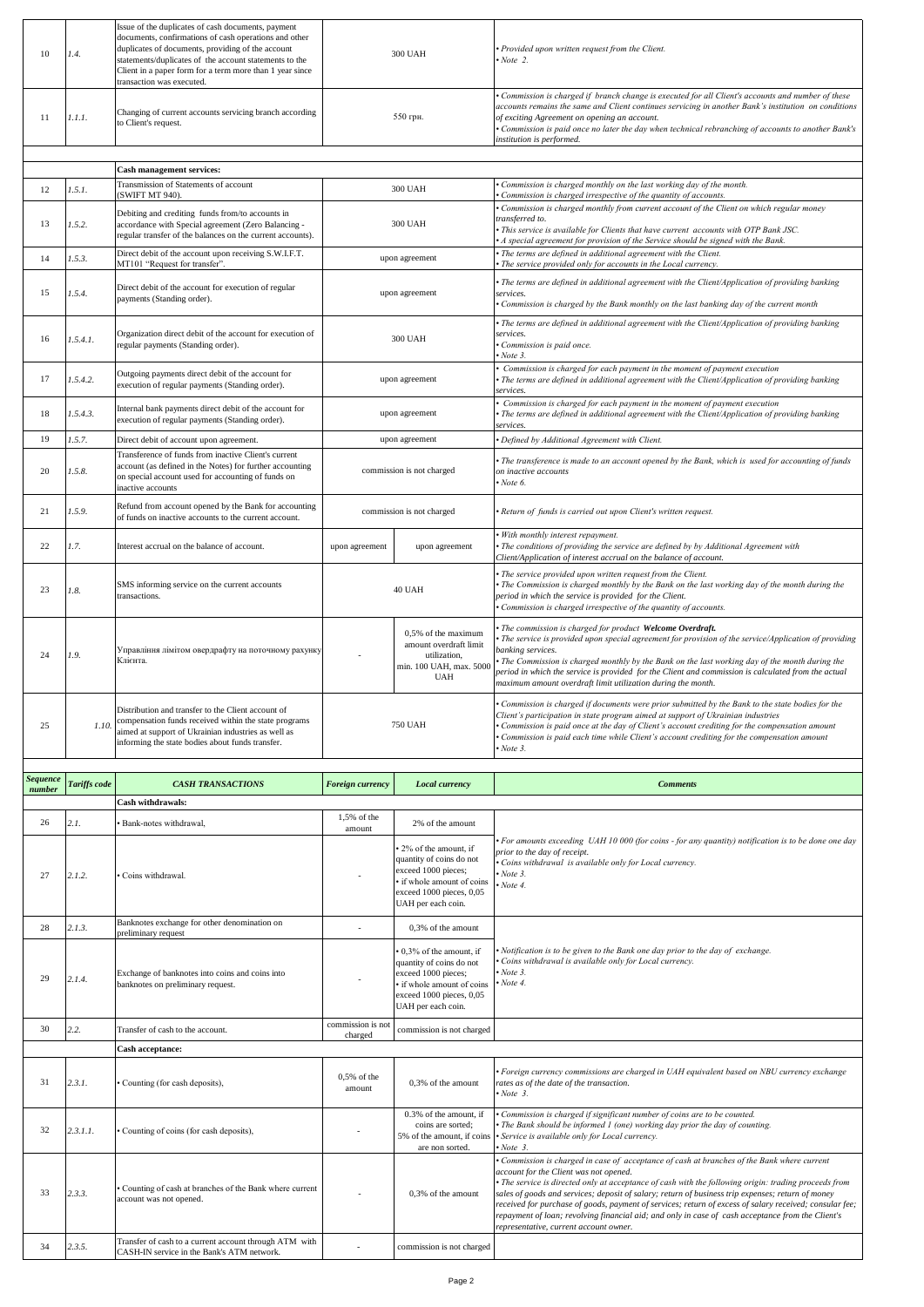| 35 | 2.3.6. | Transfer of cash to a corporate card account through<br>ATM with CASH-IN service in the Bank's ATM<br>network. |                |                | commission is not charged • Service is available only for private - entrepreneurs.                                                                                                                                                                                                                        |
|----|--------|----------------------------------------------------------------------------------------------------------------|----------------|----------------|-----------------------------------------------------------------------------------------------------------------------------------------------------------------------------------------------------------------------------------------------------------------------------------------------------------|
|    |        | <b>Cash collection:</b>                                                                                        |                |                |                                                                                                                                                                                                                                                                                                           |
| 36 | 2.3.2. | • Counting (for cash collection),                                                                              | upon agreement | upon agreement | • For provision of this Service special agreement with the Bank shall be signed.<br>$\bullet$ Note 3.                                                                                                                                                                                                     |
| 37 | 2.4.   | Organization of cash collection/cash delivery service                                                          | upon agreement | upon agreement | • For provision of this Service special agreement with the Bank shall be signed.<br>• Commission is paid once on the day of Additional Agreement signing, including VAT.<br>$\bullet$ Note 3.                                                                                                             |
| 38 | 2.4.2. | Cash withdrawal for further delivery to the Client<br>(including delivery of change coins).                    | upon agreement | upon agreement | • For provision of this Service special agreement with the Bank shall be signed.<br>$\bullet$ Note 3.                                                                                                                                                                                                     |
| 39 | 2.4.3. | Servicing of cash collection                                                                                   | upon agreement | upon agreement | • For provision of this Service special agreement with the Bank shall be signed.<br>• Commission is charged by the Bank monthly on the last banking day of the current month<br>• Commission is charged for each service object the address of witch is specified in a special<br>agreement with the bank |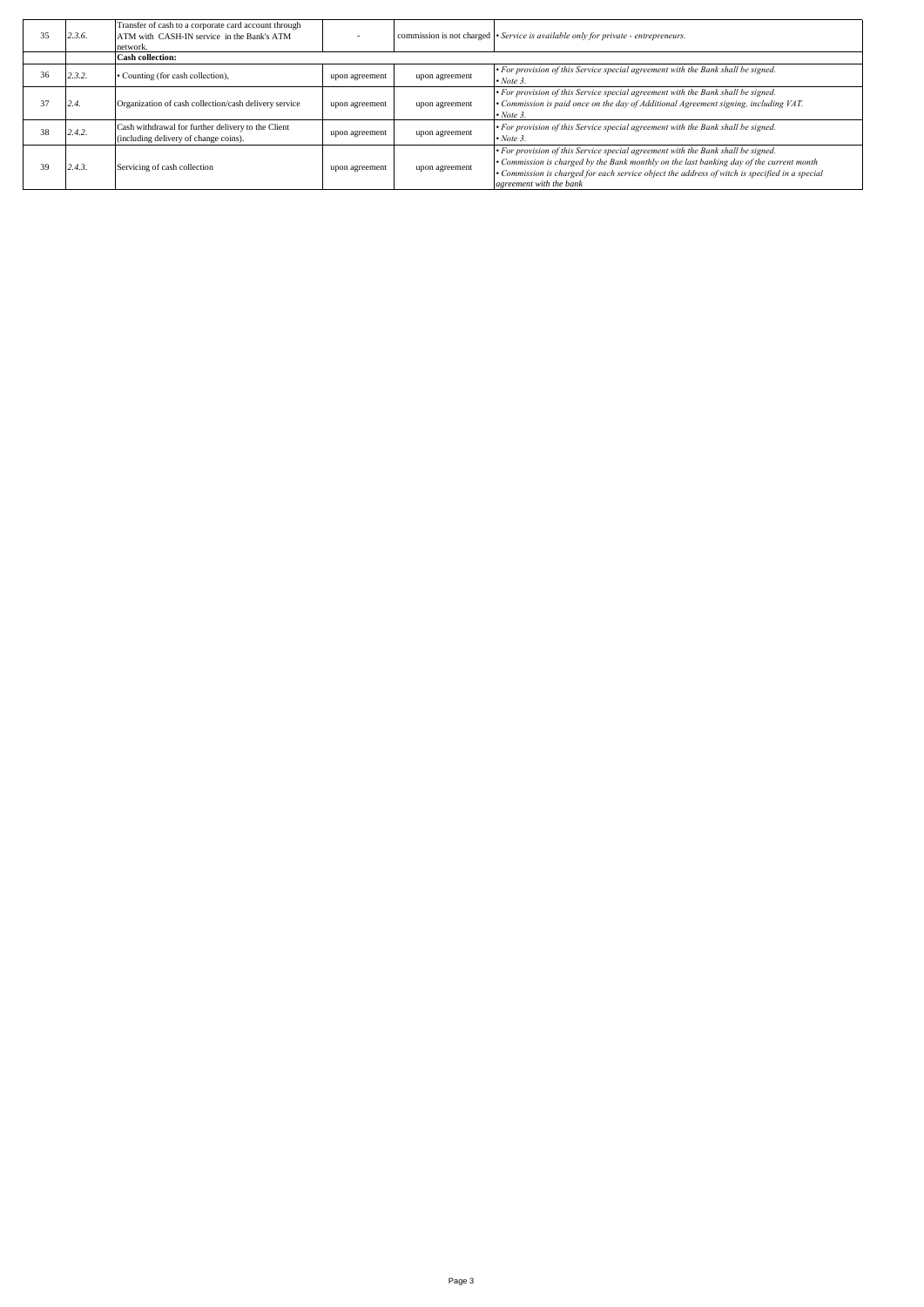|                 |              | Cash acceptance from legal entities and individuals in favor of legal entity:                                                                                                                  |                                                                           |                                                |                                                                                                                                                                                                                                                                                                                                                                                                                                                                            |
|-----------------|--------------|------------------------------------------------------------------------------------------------------------------------------------------------------------------------------------------------|---------------------------------------------------------------------------|------------------------------------------------|----------------------------------------------------------------------------------------------------------------------------------------------------------------------------------------------------------------------------------------------------------------------------------------------------------------------------------------------------------------------------------------------------------------------------------------------------------------------------|
| 40              | 2.6.1.       | If agreement between OTP Bank JSC and entity was<br>signed.                                                                                                                                    |                                                                           | 0,3% of the amount of<br>payment (min. 15 UAH) | In payment details it should be clearly specified the type of payment or the source of cash.<br>Commission is charged at the moment of operation proceeding according to agreement (in cash at<br>Cash Desk of the Bank or by direct debit from Client's account).                                                                                                                                                                                                         |
| 41              | 2.7.         | Cash acceptance from individuals in favor of non-resident<br>official representative (Embassy/Consulate) which has<br>opened current account in OTP Bank JSC                                   | upon agreement                                                            | upon agreement                                 | For provision of this Service special agreement with the Bank shall be signed.                                                                                                                                                                                                                                                                                                                                                                                             |
| 42              | 2.7.1.       | Organization of cash acceptance service from individuals<br>in favor of non-resident official representative (Embassy<br>Consulate) which has opened current account in OTP<br><b>Bank JSC</b> | 1500 UAH                                                                  | 1500 UAH                                       | For provision of this Service special agreement with the Bank shall be signed.<br>Commission includes "Embassy Payments" module of Client-Bank system independent installation<br>and issuing of not more than 2 access certificates (the service includes consultative support).<br>Commission is paid once on the day of Additional Agreement signing.                                                                                                                   |
| <b>Sequence</b> | Tariffs code | <b>PAYMENTS</b>                                                                                                                                                                                | Foreign currency                                                          | Local currency                                 | <b>Comments</b>                                                                                                                                                                                                                                                                                                                                                                                                                                                            |
| number          |              | <b>Incoming payments</b>                                                                                                                                                                       |                                                                           |                                                |                                                                                                                                                                                                                                                                                                                                                                                                                                                                            |
| 43              | 3.1.2.       | on request,                                                                                                                                                                                    | <b>100 UAH</b>                                                            |                                                | · For USD, EUR and HUF only.<br>• Funds are credited with the value date indicated in a payment document under condition of<br>receiving a coverage from correspondent bank after 15:00 but not later than 17:30 on value date.<br>Incoming payment "on request" is provided under Client's request.<br>Note 2, Note 3, Note 4.                                                                                                                                            |
| 44              | 3.1.4.       | incoming FCY payments within banks of OTP group<br>(OTP Express).                                                                                                                              | commission is not<br>charged                                              |                                                | • Payments within OTP group are made upon transferring funds from account of payer at bank of<br>OTP group to account of payee at bank of OTP group in USD, EUR and HUF.<br>• Funds are credited with the value date indicated in a payment document under condition of<br>receiving a coverage from correspondent bank not later than 15:00.                                                                                                                              |
|                 |              | <b>Outgoing payments</b>                                                                                                                                                                       |                                                                           |                                                |                                                                                                                                                                                                                                                                                                                                                                                                                                                                            |
|                 |              | A. Payments in foreign currency (FCY)                                                                                                                                                          |                                                                           |                                                |                                                                                                                                                                                                                                                                                                                                                                                                                                                                            |
|                 |              | standard FCY-payments in USD and other foreign<br>currencies (BEN/SHA)                                                                                                                         | 0,15% of the<br>amount.<br>min. 25 USD;<br>max. 200 USD                   |                                                |                                                                                                                                                                                                                                                                                                                                                                                                                                                                            |
|                 |              | standard FCY-payments in USD and other foreign<br>currencies (OUR)                                                                                                                             | 0,15% of the<br>amount,<br>min. 45 USD;<br>max. 220 USD                   |                                                |                                                                                                                                                                                                                                                                                                                                                                                                                                                                            |
| 45              | 3.2.         | standard FCY-payments in EUR (BEN/SHA)                                                                                                                                                         | 0,15% of the<br>amount,<br>min. 25 EUR;<br>max. 200 EUR                   |                                                | • Value date for standard FCY payments is fixed on the basis value indicated +2 days in case<br>payment document is presented to the Bank not later than 15:00.<br>Fee type BEN is not used forFCY-payments in RUB<br>$\cdot$ Note 3.                                                                                                                                                                                                                                      |
|                 |              | standard FCY-payments in EUR (OUR)                                                                                                                                                             | $0,15%$ of the<br>amount,<br>min. 45 EUR;<br>max. 220 EUR                 |                                                | $\cdot$ Note 4.                                                                                                                                                                                                                                                                                                                                                                                                                                                            |
|                 |              | standard FCY-payments in RUB (SHA/OUR)                                                                                                                                                         | 0,15% of the<br>amount,<br>min. 25 USD;<br>max. 200 USD                   |                                                |                                                                                                                                                                                                                                                                                                                                                                                                                                                                            |
|                 |              | urgent FCY-payments USD and other foreign currencies<br>(BEN/SHA)                                                                                                                              | $0,2%$ of the<br>amount, min.30<br>USD, max. 250<br><b>USD</b>            |                                                | · Urgent USD-payments are effected with value date 'today' in case payment document is presented<br>to the Bank not later than 12:00. In case payment document is presented to the Bank from 12:00 to<br>16:00 additional commission is charged in amount of 300 UAH (Note 2).                                                                                                                                                                                             |
| 46              | 3.2.1.       | urgent FCY-payments USD and other foreign currencies<br>(OUR)                                                                                                                                  | $0,2%$ of the<br>amount, min.50<br>USD, max. 270<br><b>USD</b>            |                                                | · Urgent EUR-payments and RUB-payments are effected with value date "tomorrow" in case<br>payment document is presented to the Bank not later than 13:00.<br>Urgent FCY-payments (FCY except USD, EUR, RUB) are effected:<br>- as urgent with value date "tomorrow" and Client will pay own money in appropriate currency<br>with value date 'today' in case payment document is presented to the Bank not later than 13:00.                                               |
|                 |              | urgent FCY-payments EUR (BEN/SHA)                                                                                                                                                              | $0,2%$ of the<br>amount,<br>min. 30 EUR;<br>max. 250 EUR<br>$0,2%$ of the |                                                | - value date "date of payment document providing $+2$ working days" in case payment document is<br>presented to the Bank not later than 13:00 and Bank needs to buy appropriate foreign currency.<br>$\cdot$ Note 3.                                                                                                                                                                                                                                                       |
|                 |              | urgent FCY-payments EUR (OUR)                                                                                                                                                                  | amount.<br>min. 50 EUR;<br>max. 270 EUR                                   |                                                | $\cdot$ Note 4.                                                                                                                                                                                                                                                                                                                                                                                                                                                            |
|                 |              | urgent EUR-payments effected with value date<br>'today"(BEN/SHA)                                                                                                                               | $0.2%$ of the<br>amount, min.30<br>EUR, max. 250<br><b>EUR</b>            |                                                | Urgent EUR-payments are effected with value date "today" in case payment document is presented                                                                                                                                                                                                                                                                                                                                                                             |
| 47              | $3.2.5.1$ .  | urgent EUR-payments effected with value date<br>'today''(OUR)                                                                                                                                  | $0,2%$ of the<br>amount, min.50<br>EUR, max. 270<br><b>EUR</b>            |                                                | to the Bank not later than 13:00.<br>· Fee type BEN is not used for FCY-payments in RUB<br>$\cdot$ Note 3.<br>• Note 4.                                                                                                                                                                                                                                                                                                                                                    |
|                 |              | urgent RUB-payments effected with value date<br>'today"(SHA/OUR)                                                                                                                               | $0,2%$ of the<br>amount, min.30<br>RUB, max. 250<br><b>RUB</b>            |                                                |                                                                                                                                                                                                                                                                                                                                                                                                                                                                            |
|                 |              | Outgoing FCY payments OTP Express within banks of OTP group:                                                                                                                                   |                                                                           |                                                |                                                                                                                                                                                                                                                                                                                                                                                                                                                                            |
| 48              | 3.2.9.       | standard FCY payments OTP Express,                                                                                                                                                             | <b>10 USD</b>                                                             |                                                | · Transfers within OTP group are made in USD, EUR, HUF upon transferring finds from account of<br>payer at bank of OTP group to account of payee at bank of OTP group.<br>• Value date for standard payments within OTP group: day of presented payment document $+2$<br>working days in case payment document is presented to the Bank not later than 15:00. In case<br>payment document is presented to the Bank from 15:00 to 16:00 is charged additional commission in |
| 49              | 3.2.10.      | urgent FCY payments OTP Express.                                                                                                                                                               | 15 USD                                                                    |                                                | amount of 300 UAH (Note 2).<br>· Value date for urgent payments within OTP group: day of presented payment document in case<br>payment document is presented to the Bank not later than 11:00.<br>Additionally comission of bank correspondent and bank that receives funds is charged<br>$\cdot$ Note 3, Note 4.                                                                                                                                                          |
|                 |              | B. Payments in local currency (LCY)                                                                                                                                                            |                                                                           |                                                |                                                                                                                                                                                                                                                                                                                                                                                                                                                                            |
| 50              | 3.2.2.       | electronic LCY payments received during operating<br>hours;                                                                                                                                    |                                                                           | 3 UAH per item                                 | • UAH paper-based payments are effected 'today' in case payment document is presented to the Bank                                                                                                                                                                                                                                                                                                                                                                          |
| 52              | 3.2.         | paper-based LCY payments received during operating<br>hours.                                                                                                                                   | ÷,                                                                        | 40 UAH per item                                | not later than 13:00 or for pp. 3.2.2.2. - from 14:00 to 15:00.<br>• UAH electronic payments are effected with value 'today' in case payment document is presented to<br>the Bank not later than 17:30 (electronic payments received by the Bank from 17:00 to 17:30 are                                                                                                                                                                                                   |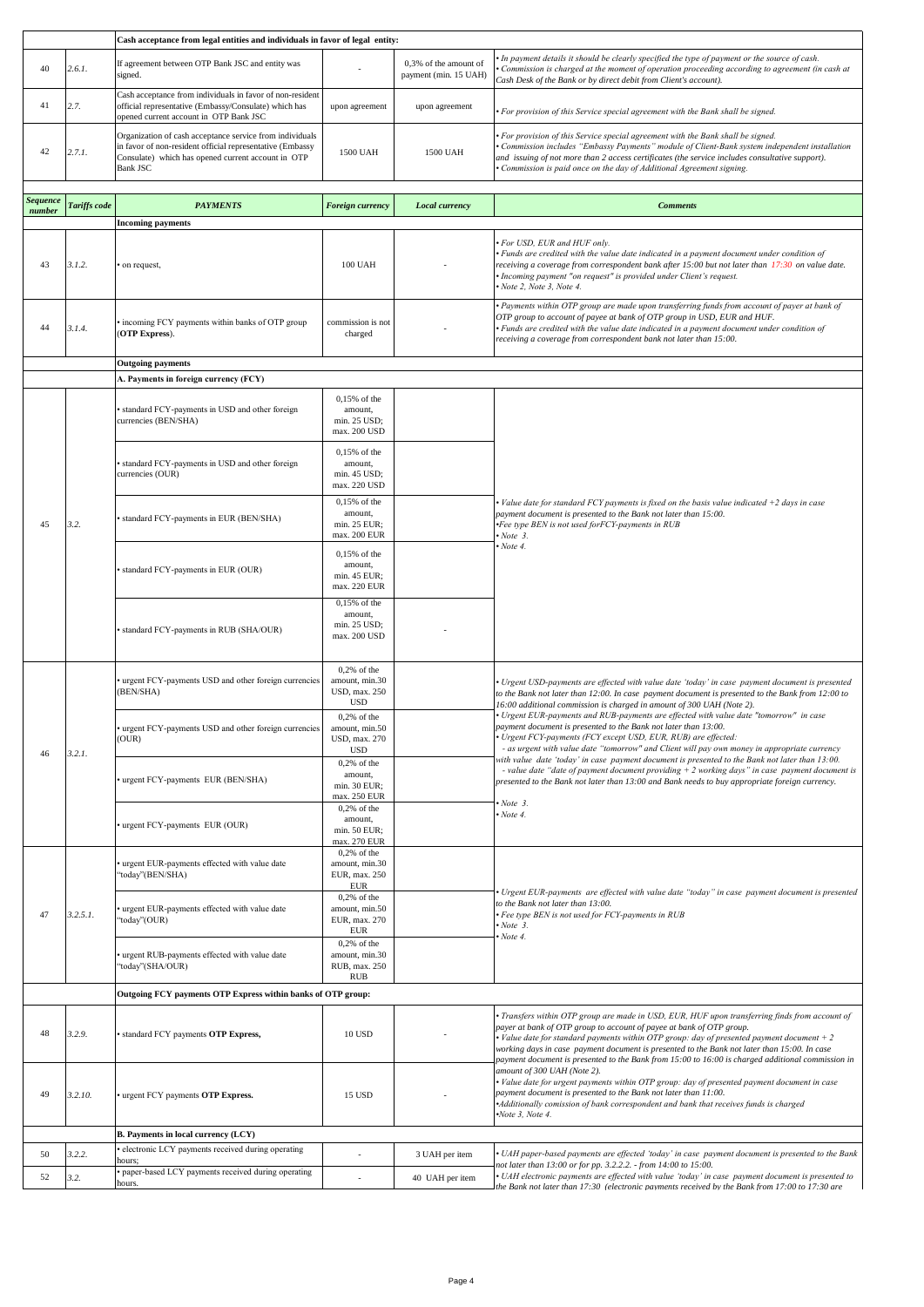| 3.2.2.2. | • paper-based LCY payments in case it is presented to the<br>Bank from 14:00 to 15:00.                  | 40 UAH per item $+0.5%$<br>of the amount, min. 40<br>UAH, max. 800 UAH | executed subject to the technical capability of the Bank).<br>• In case of technical ability of the Bank UAH payments presented from 17:30 to 23:15 are executed<br>on the day of their receipt under next conditions: Bank was provided with electronic payment order,<br>electronic payment is executed in automatic mode (autopayments) and doesn't need to be controlled<br>by Bank officer. In case Bamk has no technical ability to execute payment order received from 17:30<br>to 23:15 or/and Bank must control such payment orter, it will be executed the next working day from<br>9:00.<br>$\cdot$ Note 2 concerning p.3.2.2.2.<br>$\cdot$ Note 3. |
|----------|---------------------------------------------------------------------------------------------------------|------------------------------------------------------------------------|----------------------------------------------------------------------------------------------------------------------------------------------------------------------------------------------------------------------------------------------------------------------------------------------------------------------------------------------------------------------------------------------------------------------------------------------------------------------------------------------------------------------------------------------------------------------------------------------------------------------------------------------------------------|
| 3.2.8.   | Settlements in local currency upon export-import<br>agreements via LORO-accounts of non-resident banks. | $0,1%$ of the amount, min.<br>250 UAH, max. 1500<br><b>UAH</b>         | UAH payments are effected with value 'today' in case payment document is presented to the Bank not<br>later than 13:00. In case payment document is presented to the Bank from 13:00 to 16:00 is charged<br>additional commission in amount of 300 UAH.<br>$\cdot$ Note 2.                                                                                                                                                                                                                                                                                                                                                                                     |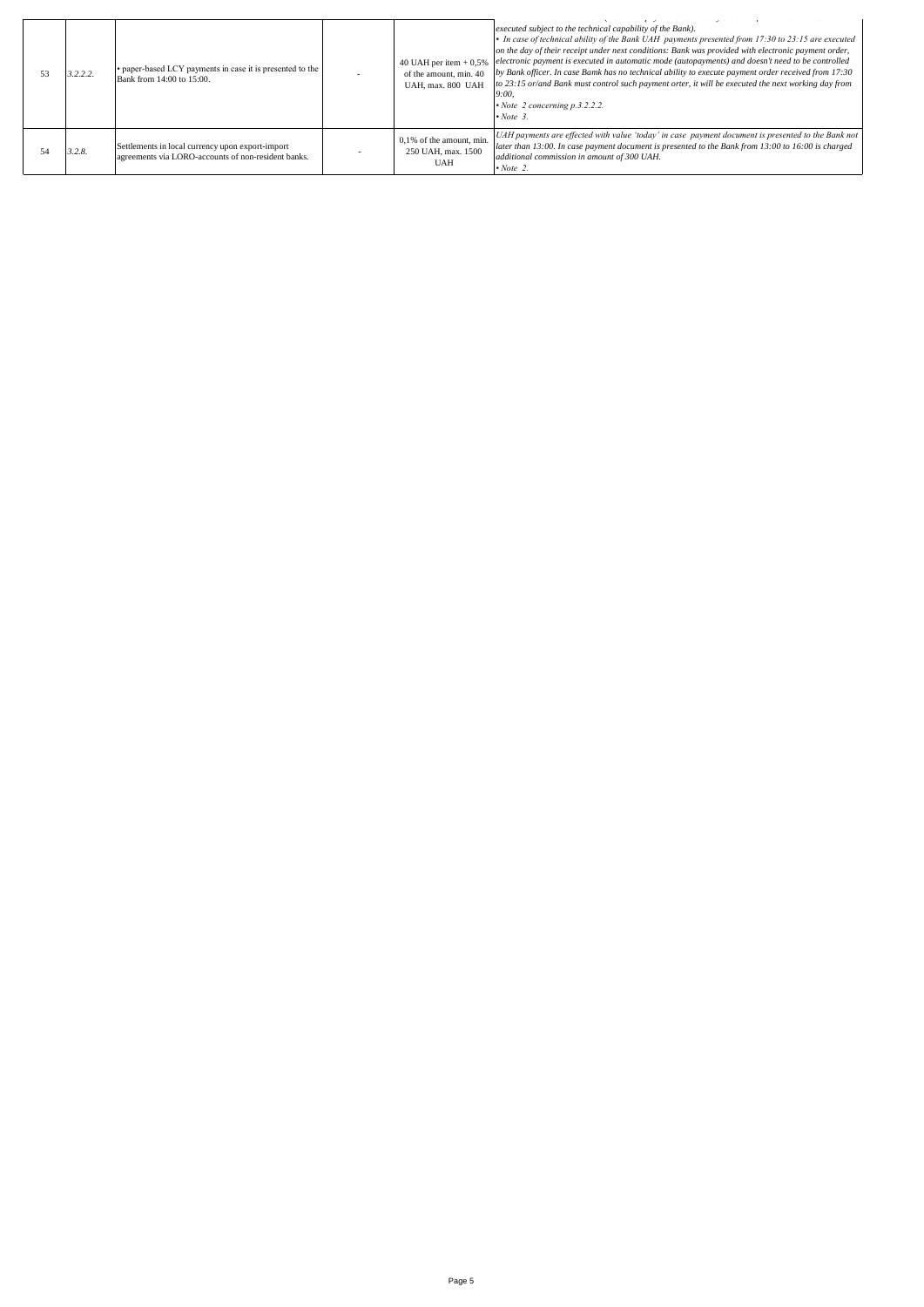|                 |              | <b>Internal transfers</b>                                                                                                                                           |                              |                                                              |                                                                                                                                                                                                                                                                                                                                                                                                                                                                                                                                                                                                                                                                                                                                                                                                                                                                                                                                                                                                                                                                                                                                                                                                                                                                                                                                                                                                                                                           |  |
|-----------------|--------------|---------------------------------------------------------------------------------------------------------------------------------------------------------------------|------------------------------|--------------------------------------------------------------|-----------------------------------------------------------------------------------------------------------------------------------------------------------------------------------------------------------------------------------------------------------------------------------------------------------------------------------------------------------------------------------------------------------------------------------------------------------------------------------------------------------------------------------------------------------------------------------------------------------------------------------------------------------------------------------------------------------------------------------------------------------------------------------------------------------------------------------------------------------------------------------------------------------------------------------------------------------------------------------------------------------------------------------------------------------------------------------------------------------------------------------------------------------------------------------------------------------------------------------------------------------------------------------------------------------------------------------------------------------------------------------------------------------------------------------------------------------|--|
| 55              | 3.3.         | Electronic internal bank transfers.                                                                                                                                 | commission is not<br>charged | commission is not charged                                    | Internal bank transfers are executed on the day of their receipt by the Bank<br>subiect to:<br>acceptance of electronic payment orders from 0:01 till 22:00 - for the payments that are executed by<br>the Bank in automatic mode (autopayments);<br>acceptance of electronic payment orders from 0:00 till 17:30 - for the payments that require control<br>from a Bank's employee;<br>acceptance of payment orders in foreign currency in electronic from 9:00 to 16:00.<br>Internal bank transfers are executed on the next working day of their receipt by the Bank<br>subject to:<br>acceptance of electronic payment orders from 22:01 till 0:00 - for the payments that are executed by<br>the Bank in automatic mode (autopayments). Execution of the mentioned payments begins just after<br>the new operational day is opened in the Bank's system;<br>acceptance of electronic payment orders from 17:31 till 00:00 - for the payments that require<br>control from a Bank's employee.                                                                                                                                                                                                                                                                                                                                                                                                                                                         |  |
| 56              | 3.3.2.       | Internal transfers in local currency on paper                                                                                                                       | commission is not<br>charged | 40 UAH per item                                              | Internal bank transfers are executed on the day of their receipt by the Bank<br>ubject to:<br>acceptance of paper based payment orders in Local currency from 9:30 to 15:00;<br>acceptance of paper based payment orders in foreign currency from 9:30 to 16:00.<br>Commission is not paid if the transfer is between own accounts or to the Bank.                                                                                                                                                                                                                                                                                                                                                                                                                                                                                                                                                                                                                                                                                                                                                                                                                                                                                                                                                                                                                                                                                                        |  |
|                 | 57           | Other payment services                                                                                                                                              |                              |                                                              |                                                                                                                                                                                                                                                                                                                                                                                                                                                                                                                                                                                                                                                                                                                                                                                                                                                                                                                                                                                                                                                                                                                                                                                                                                                                                                                                                                                                                                                           |  |
| 57              | 3.4.1.       | Cancellation of the payment upon request of the Client.                                                                                                             | 25 USD                       | <b>75 UAH</b>                                                | An additional fee is charged for the commission of correspondent banks and the bank of the receiver<br>of funds (see the Notification for the Tariffs).<br>$\cdot$ Note 3.<br>Note 4.                                                                                                                                                                                                                                                                                                                                                                                                                                                                                                                                                                                                                                                                                                                                                                                                                                                                                                                                                                                                                                                                                                                                                                                                                                                                     |  |
| 58              | 3.5.1.       | Issue of the recipient bank adjusted the data to the details<br>of recipient/payer (inclusively account number and /or<br>code) upon written request of the Client. | 25 USD                       | <b>75 UAH</b>                                                | · Paid for the refinement for each transaction carried out.<br>Commission is not charged if amendments to payments orders and specification of payments details<br>upon written request of the Client concern internal bank transactions in Local and foreign currency.<br>An additional fee is charged for the commission of correspondent banks and the bank of the receiver<br>of funds (see the Notification for the Tariffs).<br>$\cdot$ Note 3.<br>Note 4.                                                                                                                                                                                                                                                                                                                                                                                                                                                                                                                                                                                                                                                                                                                                                                                                                                                                                                                                                                                          |  |
| 59              | 3.5.2.       | Informing recipient bank to refine payer information<br>specified in the requisite "Purpose of Payment" on the<br>written request of the Client.                    | 25 USD                       | <b>75 UAH</b>                                                | Paid for the informing for each transaction carried out.<br>Client is obliged to provide their own agreement with the beneficiary specifying information in the<br>"Purpose of payment".<br>Commission is not charged if amendments to payments orders and specification of payments details<br>upon written request of the Client concern internal bank transactions in Local and foreign currency.<br>$\cdot$ Note 3.<br>Note 4.                                                                                                                                                                                                                                                                                                                                                                                                                                                                                                                                                                                                                                                                                                                                                                                                                                                                                                                                                                                                                        |  |
| 60              | 3.6.         | Investigations, per query (upon written request of the<br>Client).                                                                                                  | 25 USD                       | <b>400 UAH</b>                                               | The service for payments in local currency is provided only for commercial payments. For budget<br>payments service is not provided<br>$\cdot$ An<br>additional fee is charged for the commission of correspondent banks and the bank of the receiver of<br>funds (see the Notification for the Tariffs).<br>Note 3.<br>Note 4.                                                                                                                                                                                                                                                                                                                                                                                                                                                                                                                                                                                                                                                                                                                                                                                                                                                                                                                                                                                                                                                                                                                           |  |
| 61              | 3.7.         | Issue of outgoing or incoming SWIFT message copy.                                                                                                                   |                              | commission is not charged                                    | Note 3.<br>Providing the message for currency payments with BEN commission is possible only on value date.                                                                                                                                                                                                                                                                                                                                                                                                                                                                                                                                                                                                                                                                                                                                                                                                                                                                                                                                                                                                                                                                                                                                                                                                                                                                                                                                                |  |
|                 | 3.8          | Guaranteed Payment fee                                                                                                                                              |                              | 0.85% of the amount of<br>Guaranteed payment, min<br>100 UAH | The fee is charged for every received Guaranteed PaymentApplication<br>For<br>documents with deferred execution                                                                                                                                                                                                                                                                                                                                                                                                                                                                                                                                                                                                                                                                                                                                                                                                                                                                                                                                                                                                                                                                                                                                                                                                                                                                                                                                           |  |
| <b>Sequence</b> |              |                                                                                                                                                                     |                              |                                                              |                                                                                                                                                                                                                                                                                                                                                                                                                                                                                                                                                                                                                                                                                                                                                                                                                                                                                                                                                                                                                                                                                                                                                                                                                                                                                                                                                                                                                                                           |  |
| number          | Tariffs code | <b>FOREIGN EXCHANGE</b>                                                                                                                                             | <b>Foreign currency</b>      | Local currency                                               | <b>Comments</b>                                                                                                                                                                                                                                                                                                                                                                                                                                                                                                                                                                                                                                                                                                                                                                                                                                                                                                                                                                                                                                                                                                                                                                                                                                                                                                                                                                                                                                           |  |
|                 |              | Sale of foreign currency:                                                                                                                                           |                              |                                                              |                                                                                                                                                                                                                                                                                                                                                                                                                                                                                                                                                                                                                                                                                                                                                                                                                                                                                                                                                                                                                                                                                                                                                                                                                                                                                                                                                                                                                                                           |  |
| 62              | 4.1.1.       | value date "SPOT",                                                                                                                                                  |                              | 0,1% of the amount                                           | Commission is charged in UAH and calculated from the amount of sale recalculated under the                                                                                                                                                                                                                                                                                                                                                                                                                                                                                                                                                                                                                                                                                                                                                                                                                                                                                                                                                                                                                                                                                                                                                                                                                                                                                                                                                                |  |
| 63              | 4.1.2.       | value date "today",                                                                                                                                                 |                              | 0,4% of the amount                                           | interbank rate.                                                                                                                                                                                                                                                                                                                                                                                                                                                                                                                                                                                                                                                                                                                                                                                                                                                                                                                                                                                                                                                                                                                                                                                                                                                                                                                                                                                                                                           |  |
| 64              | 4.1.3.       |                                                                                                                                                                     |                              | 0.3% of the amount                                           | The application is accepted not later than 17:30.<br>$\cdot$ Note 3, $\cdot$ Note 8.                                                                                                                                                                                                                                                                                                                                                                                                                                                                                                                                                                                                                                                                                                                                                                                                                                                                                                                                                                                                                                                                                                                                                                                                                                                                                                                                                                      |  |
|                 |              | value date "tomorrow".                                                                                                                                              |                              |                                                              |                                                                                                                                                                                                                                                                                                                                                                                                                                                                                                                                                                                                                                                                                                                                                                                                                                                                                                                                                                                                                                                                                                                                                                                                                                                                                                                                                                                                                                                           |  |
| 65              | 4.1.4.       | sale of foreign currency with value date "today" on<br>'urgently" terms.                                                                                            | 0,5% of the amount           |                                                              | Application for foreign currency sale is accepted by the Bank until 10:00.<br>If the application is executed, the funds from the sale in Hryvnia equivalent are credited to the<br>current account in two phases in proportion 70/30, namely:<br>- 70% of funds from the sale are credited to the current account till 11-00 the current day;<br>- 30% of funds from the sale are credited to the current account during operation time the current<br>day.<br>$\cdot$ Note 3.                                                                                                                                                                                                                                                                                                                                                                                                                                                                                                                                                                                                                                                                                                                                                                                                                                                                                                                                                                            |  |
|                 |              | Purchase of foreign currency                                                                                                                                        |                              |                                                              |                                                                                                                                                                                                                                                                                                                                                                                                                                                                                                                                                                                                                                                                                                                                                                                                                                                                                                                                                                                                                                                                                                                                                                                                                                                                                                                                                                                                                                                           |  |
| 66              | 4.2.         | Purchase of foreign currency.                                                                                                                                       | 0,5% of the amount           |                                                              | • Commission is calculated from the amount of foreign currency purchase and paid in UAH under the<br>interbank rate<br>Application for purchase of foreign currency is accepted by the Bank during th Opening hours from<br>9:00 till 16:30<br>Application for purchase of foreign currency accepted no later then 10:30 could be perfomed by the<br>Bank during Opening hours of business day when it was accepted, in the case of:<br>- package of documents for purchase of foreign currency corresponds the conditions of current<br>legislation of Ukraine, no later than 10:30 the business day on which the transaction to purchase<br>foreign currency is carried out;<br>- transfer / provision of the amount in hryvnias related to the purchase of foreign currency no tlater<br>than 10:30 the business dayhe transaction to purchase foreign currency is carried out;<br>availability of appropriate volumes of foreign currency and exchange rates on the interbank foreign<br>exchange market of Ukraine, liquidity of the interbank foreign exchange market of Ukraine as well as<br>other objective conditions and circumstances.<br>• The Bank can<br>ecxecute, Application for purchase of foreign currency that was accepted after 10:30 and the Client<br>fulfills the abovementioned conditions, the next business day or until the date of its revocation by the<br>Client<br>$\cdot$ Note 3<br>$\cdot$ Note 7.<br>$\cdot$ Note 8. |  |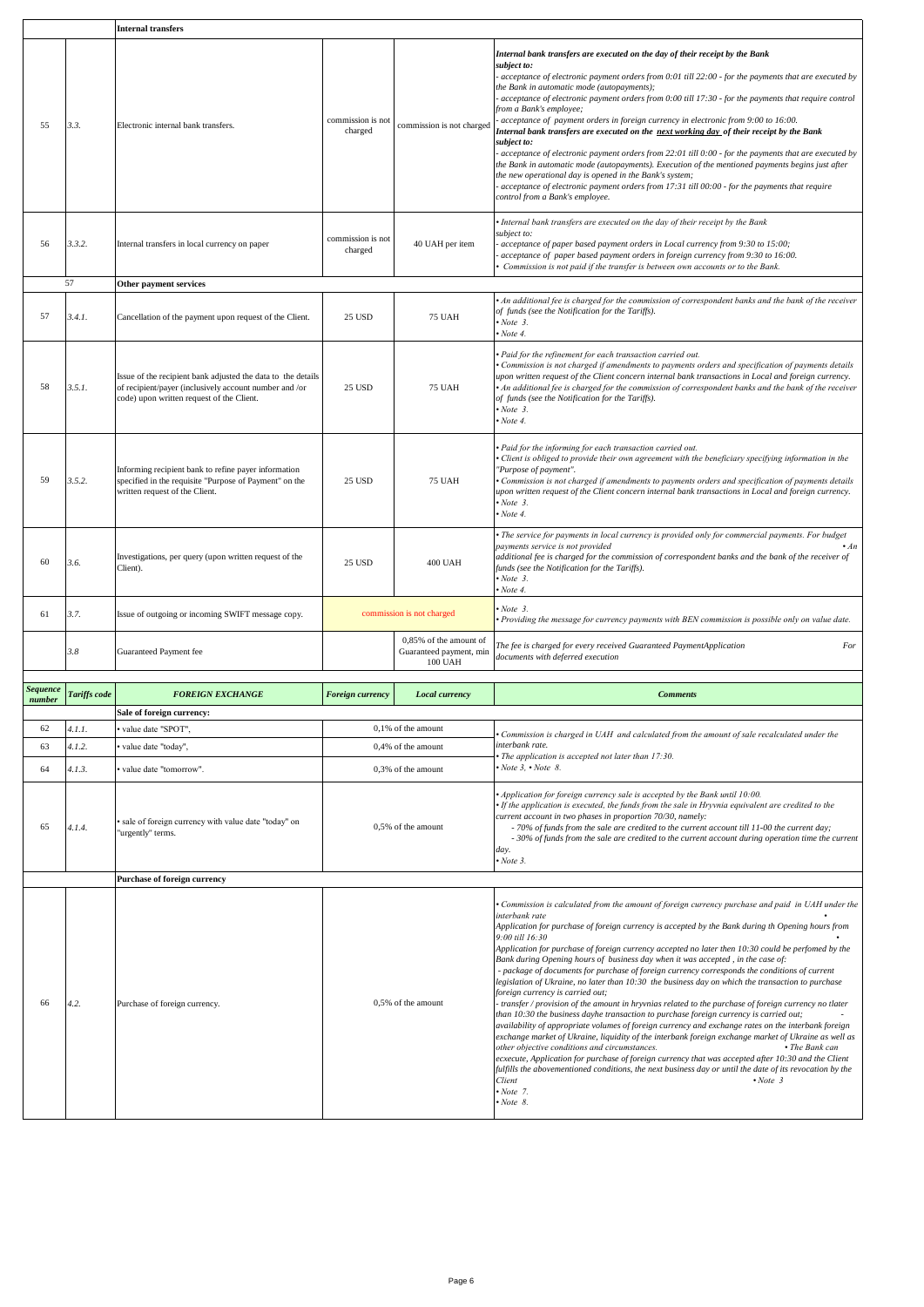| 67                        | 4.2.1.       | Purchase of foreign currency on "urgently" terms.                                                                                     | upon agreement          |                                                  | The Application for purchase of foreign currency is executed by the Bank within the terms defined by<br>the current legislation of Ukraine, subject to:<br>- the provision by the Client to the Bank of a properly completed package of documents, which is the<br>basis for execution of a purchase of foreign currency, that meets the requirements of the current<br>legislation of Ukraine, no later than 10:30 the operating day, in which the operation for the purchase<br>of foreign currency is executed;<br>and<br>- transfer / provision of the amount in UAH, which is related to the purchase of foreign currency,<br>within the terms provided by the current legislation of Ukraine;<br>availability of appropriate volumes of foreign currency and exchange rates on the interbank foreign<br>exchange market of Ukraine, liquidity of the interbank foreign exchange market of Ukraine as well as<br>other objective conditions and circumstances<br>$\cdot$ Note 3.<br>$\cdot$ Note<br>7.<br>$\cdot$ Note 8. |
|---------------------------|--------------|---------------------------------------------------------------------------------------------------------------------------------------|-------------------------|--------------------------------------------------|--------------------------------------------------------------------------------------------------------------------------------------------------------------------------------------------------------------------------------------------------------------------------------------------------------------------------------------------------------------------------------------------------------------------------------------------------------------------------------------------------------------------------------------------------------------------------------------------------------------------------------------------------------------------------------------------------------------------------------------------------------------------------------------------------------------------------------------------------------------------------------------------------------------------------------------------------------------------------------------------------------------------------------|
| 68                        | 4.3.         | Foreign currency purchase for another foreign currency<br>upon Client's application.                                                  | 0,3% of the amount      |                                                  | • Commission is calculated from the amount of foreign currency purchase and paid in UAH<br>equivalent based on NBU currency exchange rate on the day of the transaction.<br>• Applications for purchase of foreign currency for another foreign currency bank accepts till 14:00<br>• Operation is carried out based on the rate set by the Bank at the time of transaction.<br>$\cdot$ Note 3. $\cdot$ Note 8.                                                                                                                                                                                                                                                                                                                                                                                                                                                                                                                                                                                                                |
| 69                        | 4.4.1.       | Execution of foreign currency sale/purchase operations on<br>"forward" terms (processing of the documents).                           | 0,3% of the amount      |                                                  | • For provision of this Service special agreement with the Bank shall be signed.<br>Commission is calculated from the amount of foreign currency sale/purchase and paid on the day of<br>signing the documents upon foreign currency sale/purchase on "forward" terms (hereinafter -<br>Agreement) in UAH under the rate defined in each Agreement.<br>· Commission is paid for each Agreement.<br>$\cdot$ Note 3.                                                                                                                                                                                                                                                                                                                                                                                                                                                                                                                                                                                                             |
| 70                        | 4.4.2.       | Changing of the day of execution of foreign currency<br>sale/purchase operations on "forward" terms (processing<br>of the documents). |                         | commission is not charged                        |                                                                                                                                                                                                                                                                                                                                                                                                                                                                                                                                                                                                                                                                                                                                                                                                                                                                                                                                                                                                                                |
| <b>Sequence</b><br>number | Tariffs code | <b>DOCUMENTARY COLLECTION</b>                                                                                                         | <b>Foreign currency</b> | Local currency                                   | <b>Comments</b>                                                                                                                                                                                                                                                                                                                                                                                                                                                                                                                                                                                                                                                                                                                                                                                                                                                                                                                                                                                                                |
| 71                        | 6.1.1.       | Acceptance of documents on collection (export).                                                                                       |                         | 0,15% of the amount,<br>min. 50 USD max. 400 USD | • Payment of the commission is made within 3 Banking days from the date of the invoice providing<br>(but not later than the last working day of the current month) in local currency under the NBU rate.                                                                                                                                                                                                                                                                                                                                                                                                                                                                                                                                                                                                                                                                                                                                                                                                                       |
| 72                        | 6.1.2.       | Amendment of collection order terms.                                                                                                  | 40 USD                  |                                                  | • Payment of the commission is made within 3 Banking days from the date of the invoice providing<br>(but not later than the last working day of the current month) in local currency under the NBU rate.<br>$\bullet$ The commission is paid in case of change of the amount of the collection order, and / or in case of<br>change of the collecting bank, and / or in case of change of the method of payment                                                                                                                                                                                                                                                                                                                                                                                                                                                                                                                                                                                                                |
| 73                        | 6.1.3.       | Sending the documents to collection bank (export).                                                                                    |                         | 2 200 UAH per each set of documents              |                                                                                                                                                                                                                                                                                                                                                                                                                                                                                                                                                                                                                                                                                                                                                                                                                                                                                                                                                                                                                                |
| 74                        | 6.1.4.       | Advising of documentary collection (import).                                                                                          |                         | 0.15% of the amount.<br>min. 50 USD max. 400 USD |                                                                                                                                                                                                                                                                                                                                                                                                                                                                                                                                                                                                                                                                                                                                                                                                                                                                                                                                                                                                                                |
|                           |              |                                                                                                                                       |                         | 0,1% of the amount,                              | • Payment of the commission is made within 3 Banking days from the date of the invoice providing                                                                                                                                                                                                                                                                                                                                                                                                                                                                                                                                                                                                                                                                                                                                                                                                                                                                                                                               |
| 75                        | 6.1.5.       | Import collection payment.                                                                                                            |                         | min. 25 USD max. 150 USD                         | (but not later than the last working day of the current month) in local currency under the NBU rate.                                                                                                                                                                                                                                                                                                                                                                                                                                                                                                                                                                                                                                                                                                                                                                                                                                                                                                                           |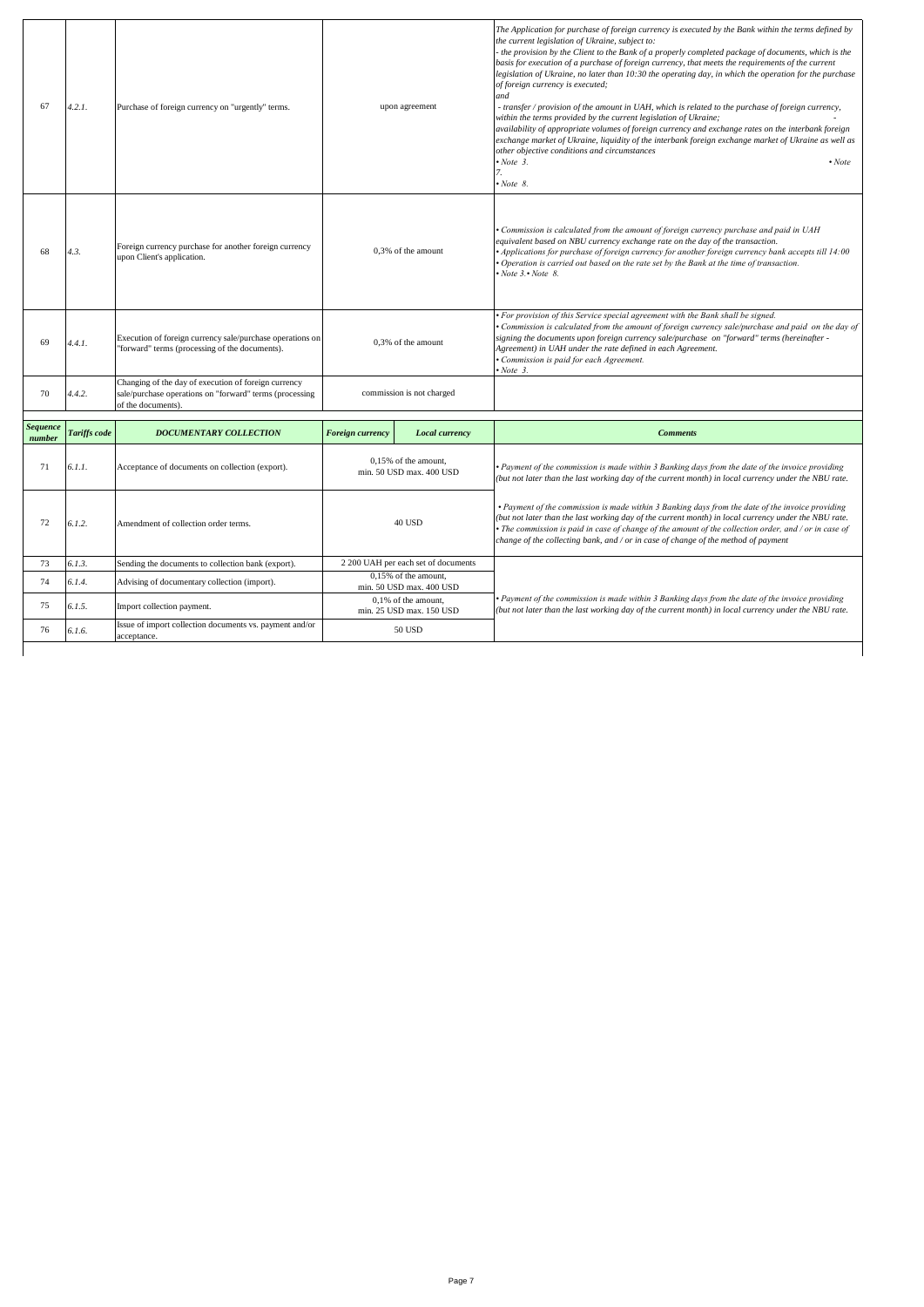| number                    | Tariffs code  | DOCUMENTARY CREDITS (L/C)                                                                                                                                          | <b>Foreign currency</b><br>Local currency                                               |                                                                                                                                                                                                                  | <b>Comments</b>                                                                                                                                                                                                                                                                                                            |
|---------------------------|---------------|--------------------------------------------------------------------------------------------------------------------------------------------------------------------|-----------------------------------------------------------------------------------------|------------------------------------------------------------------------------------------------------------------------------------------------------------------------------------------------------------------|----------------------------------------------------------------------------------------------------------------------------------------------------------------------------------------------------------------------------------------------------------------------------------------------------------------------------|
|                           |               | <b>Export Letters of Credit/Letters of Credit received:</b>                                                                                                        |                                                                                         |                                                                                                                                                                                                                  |                                                                                                                                                                                                                                                                                                                            |
| 77                        | 7.1.2.        | L/C advising.                                                                                                                                                      |                                                                                         | 0.15% of the maximum amount subject to<br>tolerance, min. 50 USD max. 500 USD.                                                                                                                                   |                                                                                                                                                                                                                                                                                                                            |
| 78                        | 7.1.2.1.      | Advising of L/C amount increase.                                                                                                                                   | $0,15%$ of the maximum amount go L/C subject<br>to tolerance, min. 50 USD max. 500 USD. |                                                                                                                                                                                                                  |                                                                                                                                                                                                                                                                                                                            |
| 79                        | 7.1.3.        | L/C confirmation in case of providing with 100 % cash<br>cover amount.                                                                                             |                                                                                         | 0.5% per annum, min. 100 USD                                                                                                                                                                                     |                                                                                                                                                                                                                                                                                                                            |
| 80                        | 7.1.4.        | L/C confirmation without of providing with 100 % cash                                                                                                              |                                                                                         | upon agreement                                                                                                                                                                                                   |                                                                                                                                                                                                                                                                                                                            |
| 81                        | 7.1.5.        | cover amount.<br>Other L/C amendments advising.                                                                                                                    |                                                                                         | 50 USD per each advising                                                                                                                                                                                         |                                                                                                                                                                                                                                                                                                                            |
| 82                        | 7.1.6.        | Pre-checking L/C documents by client's written request in                                                                                                          |                                                                                         | 100 USD per each set of documents                                                                                                                                                                                |                                                                                                                                                                                                                                                                                                                            |
|                           |               | case of L/C is available with OTP Bank JSC.                                                                                                                        |                                                                                         | 0.2 % of the amount.                                                                                                                                                                                             |                                                                                                                                                                                                                                                                                                                            |
| 83                        | 7.1.7.        | Checking L/C documents.                                                                                                                                            |                                                                                         | min. 100 USD max. 1500 USD                                                                                                                                                                                       |                                                                                                                                                                                                                                                                                                                            |
| 84                        | 7.1.8.        | Pre-checking L/C documents by client's written request in<br>case of L/C is not available with OTP Bank JSC.                                                       |                                                                                         | 0,2 % of the amount,<br>min. 100 USD max. 1500 USD                                                                                                                                                               |                                                                                                                                                                                                                                                                                                                            |
| 85                        | 7.1.9.        | Processing discrepant L/C documents.                                                                                                                               |                                                                                         | 50 USD per each set of documents                                                                                                                                                                                 | Payment of the commission is made if JSC "OTP BANK" checking the documents on the letter of<br>credit as the executing bank or in accordance with the written request of the beneficiary of the letter of<br>credit                                                                                                        |
| 86                        | 7.1.10.       | L/C cancellation.                                                                                                                                                  |                                                                                         | 30 USD                                                                                                                                                                                                           |                                                                                                                                                                                                                                                                                                                            |
|                           |               | Import Letters of Credit/Letters of Credit issued:                                                                                                                 |                                                                                         |                                                                                                                                                                                                                  |                                                                                                                                                                                                                                                                                                                            |
| 87                        | 7.2.2.        | L/C issuance with 100% cash cover amount provided by<br>the client/increasing the amount of L/C with 100% cash<br>cover amount provided by the client.             |                                                                                         | 0,25 % of the maximum amount subject to<br>tolerance, min. 50 USD max. 1500 USD                                                                                                                                  |                                                                                                                                                                                                                                                                                                                            |
| 88                        | $7.2.2.*$     | L/C issuance without 100% cash cover amount provided<br>by the client.                                                                                             |                                                                                         | upon agreement                                                                                                                                                                                                   |                                                                                                                                                                                                                                                                                                                            |
| 89                        | 7.2.3.        | L/C amendment.                                                                                                                                                     |                                                                                         | 50 USD per each advise                                                                                                                                                                                           |                                                                                                                                                                                                                                                                                                                            |
| 90                        | 7.2.4.        | Checking L/C documents.                                                                                                                                            |                                                                                         | 0,2 % of the amount, min. 100 USD max 1500<br><b>USD</b>                                                                                                                                                         |                                                                                                                                                                                                                                                                                                                            |
| 91                        | 7.2.6.        | Processing discrepant L/C documents.                                                                                                                               |                                                                                         | 50 USD per each set of documents                                                                                                                                                                                 | Payment of the commission is made in case JSC "OTP BANK" carries out checking the documents on<br>the letter of credit                                                                                                                                                                                                     |
| 92                        | 7.2.7.        | L/C cancellation.                                                                                                                                                  |                                                                                         | 30 USD                                                                                                                                                                                                           |                                                                                                                                                                                                                                                                                                                            |
| 93                        | 7.2.8.        | Payment under L/C.                                                                                                                                                 |                                                                                         | 0,1 % of the amount, min. 25 USD max.150<br><b>USD</b>                                                                                                                                                           | The fee is paid in case of making a payment in favor of the counterparty bank and $\sqrt{$ or in case of<br>debiting by the counterparty bank of the account of OTP BANK JSC in the amount of the payment<br>under the letter of credit                                                                                    |
|                           |               | Other operations under L/C:                                                                                                                                        |                                                                                         |                                                                                                                                                                                                                  |                                                                                                                                                                                                                                                                                                                            |
| 94                        | 7.3.1.        | Transfer of transferable L/C.                                                                                                                                      |                                                                                         | 0,2% of the amount,<br>min. 50 USD max. 2000 USD                                                                                                                                                                 |                                                                                                                                                                                                                                                                                                                            |
| 95                        | 7.3.2. 7.3.3. | Acceptance of bill of exchange.                                                                                                                                    |                                                                                         | upon agreement                                                                                                                                                                                                   |                                                                                                                                                                                                                                                                                                                            |
| 96                        | 7.3.5.        | Reimbursement with reimbursement undertaking in case                                                                                                               |                                                                                         | 0.5% per annum, min. 100 USD                                                                                                                                                                                     |                                                                                                                                                                                                                                                                                                                            |
|                           |               | of providing with 100 % cash cover amount.<br>Reimbursement with reimbursement undertaking without                                                                 |                                                                                         |                                                                                                                                                                                                                  |                                                                                                                                                                                                                                                                                                                            |
| 97                        | 7.3.6.        | providing with 100 % cash cover amount.                                                                                                                            | upon agreement                                                                          |                                                                                                                                                                                                                  |                                                                                                                                                                                                                                                                                                                            |
| 98                        | 7.3.7.        | Processing and sending of documents under the export<br>L/C abroad                                                                                                 |                                                                                         | 2200 UAH per each set of documents                                                                                                                                                                               |                                                                                                                                                                                                                                                                                                                            |
| 99                        | 7.3.8.        | Processing and transferring documents on import/given                                                                                                              |                                                                                         | 15 USD per each set of documents                                                                                                                                                                                 |                                                                                                                                                                                                                                                                                                                            |
| 100                       | 7.3.9.        | Standby L/C amount decrease in accordance with<br>documents submitted by the applicant (if anticipated by<br>the standby L/C terms)                                |                                                                                         | 50 USD per each decrease                                                                                                                                                                                         |                                                                                                                                                                                                                                                                                                                            |
| 101                       | 7.3.10.       | Requests / inquiries under L/C upon request of the Client                                                                                                          |                                                                                         | 10 USD per each request                                                                                                                                                                                          |                                                                                                                                                                                                                                                                                                                            |
| 102                       | 7.3.11.       | Processing and sending documents on the received letter<br>of credit within borders of Ukraine                                                                     |                                                                                         | 30 USD per each set of documents                                                                                                                                                                                 | Fees are paid within 3 Banking days from the date of the invoice (but not later than the last working<br>day of the current month) in national currency at the NBU rate.                                                                                                                                                   |
| <b>Sequence</b><br>number | Tariffs code  | <b>GUARANTEES</b>                                                                                                                                                  | Foreign currency                                                                        | Local currency                                                                                                                                                                                                   | <b>Comments</b>                                                                                                                                                                                                                                                                                                            |
| 103                       | 8.1.          | Guarantee issuance with 100% cash cover amount<br>provided by the client/increasing the amount of Guarantee<br>with 100% cash cover amount provided by the client. |                                                                                         | 1,2% annualy of the amount of the guarantee<br>amount of increase for the entire term of the<br>guarantee, including the date of issue and the<br>expiration date of the guarantee,<br>min. 40 USD max. 1000 USD | Commission is paid not later than the day of Guarantee issue in local currency upon the NBU rate<br>or conditions defined in agreement                                                                                                                                                                                     |
| 104                       | 8.1.1.        | Issuance/increasing sum of Guarantee against other<br>collateral.                                                                                                  |                                                                                         | upon agreement                                                                                                                                                                                                   |                                                                                                                                                                                                                                                                                                                            |
| 105                       | 8.1.4         |                                                                                                                                                                    |                                                                                         | <b>20 USD</b>                                                                                                                                                                                                    | Commission is charged in Local currency upon NBU rate in case of guarantee details preparation<br>and in case the Client does not submit documents for guarantee issuance.                                                                                                                                                 |
|                           |               | Preparation of the guarantee text                                                                                                                                  |                                                                                         |                                                                                                                                                                                                                  |                                                                                                                                                                                                                                                                                                                            |
| 106                       | 8.1.5.        | Guarantee issuance without cash cover amount:                                                                                                                      |                                                                                         |                                                                                                                                                                                                                  |                                                                                                                                                                                                                                                                                                                            |
| 107                       |               | 8.1.5.1 • for guarantee amount up to 10000 UAH                                                                                                                     |                                                                                         | <b>800 UAH</b>                                                                                                                                                                                                   | Commission is paid not later than the day of Guarantee issue.                                                                                                                                                                                                                                                              |
| 108                       | 8.1.5.2       | • for guarantee amount from 10000,01 to 50000,00 UAH                                                                                                               |                                                                                         | 1 200 UAH                                                                                                                                                                                                        |                                                                                                                                                                                                                                                                                                                            |
| 109                       | 8.1.5.3       | for guarantee amount from 50000,01 to 100000,00<br><b>IJAH</b>                                                                                                     |                                                                                         | 2,5% of guarantee amount                                                                                                                                                                                         |                                                                                                                                                                                                                                                                                                                            |
| 110                       | 8.1.5.4       | for guarantee amount from 100000,01 to 350000,00<br>UAH                                                                                                            |                                                                                         | 2% of guarantee amount                                                                                                                                                                                           |                                                                                                                                                                                                                                                                                                                            |
| 111                       | 8.2.          | Quick arrangement of Bank guarantee                                                                                                                                | 1 000 UAH                                                                               |                                                                                                                                                                                                                  | • The guarantee is issued within 5 working hours from the moment of receiving the application<br>through the Bank's website in case of prompt signing of documents by the client.<br>· Payment of the commission is made no later than the date of the guarantee.<br>· This fee is additional to the guarantee issuing fee |
| 112                       | 8.3.          | Provided guarantee terms advising. / Advising increase in<br>amount of provided guarantee.                                                                         |                                                                                         | 0,15% of the amount,<br>min. 50 USD max. 500 USD                                                                                                                                                                 |                                                                                                                                                                                                                                                                                                                            |
| 113                       | 8.4.          | Provided guarantee amendment.                                                                                                                                      |                                                                                         | 20 USD per each advise                                                                                                                                                                                           |                                                                                                                                                                                                                                                                                                                            |
| 114                       | 8.5.          | Guarantee cancellation by client's request.                                                                                                                        |                                                                                         | 20 USD                                                                                                                                                                                                           |                                                                                                                                                                                                                                                                                                                            |
|                           | 8.6.          | Checking of signatures authenticity on a guarantee                                                                                                                 |                                                                                         | 20 USD                                                                                                                                                                                                           | · Payment of the commission is made within 3 Banking days from the date of the invoice providing                                                                                                                                                                                                                           |
| 115                       |               | received by the client directly from the bank-guarantor.                                                                                                           |                                                                                         | 20 USD, per each advise                                                                                                                                                                                          | (but not later than the last working day of the current month) in local currency under the NBU rate.                                                                                                                                                                                                                       |
|                           |               |                                                                                                                                                                    |                                                                                         |                                                                                                                                                                                                                  |                                                                                                                                                                                                                                                                                                                            |
| 116<br>117                | 8.7.<br>8.8.  | Provided guarantee amendment advising.<br>Processing and sending claim/document under a                                                                            |                                                                                         | 70 USD                                                                                                                                                                                                           |                                                                                                                                                                                                                                                                                                                            |
| 118                       | 8.9.          | guarantee to the bank-guarantor.<br>Decrease in guarantee amount provided in accordance<br>with documents received from the principal (if such                     |                                                                                         | 20 USD per each decrease in amount                                                                                                                                                                               |                                                                                                                                                                                                                                                                                                                            |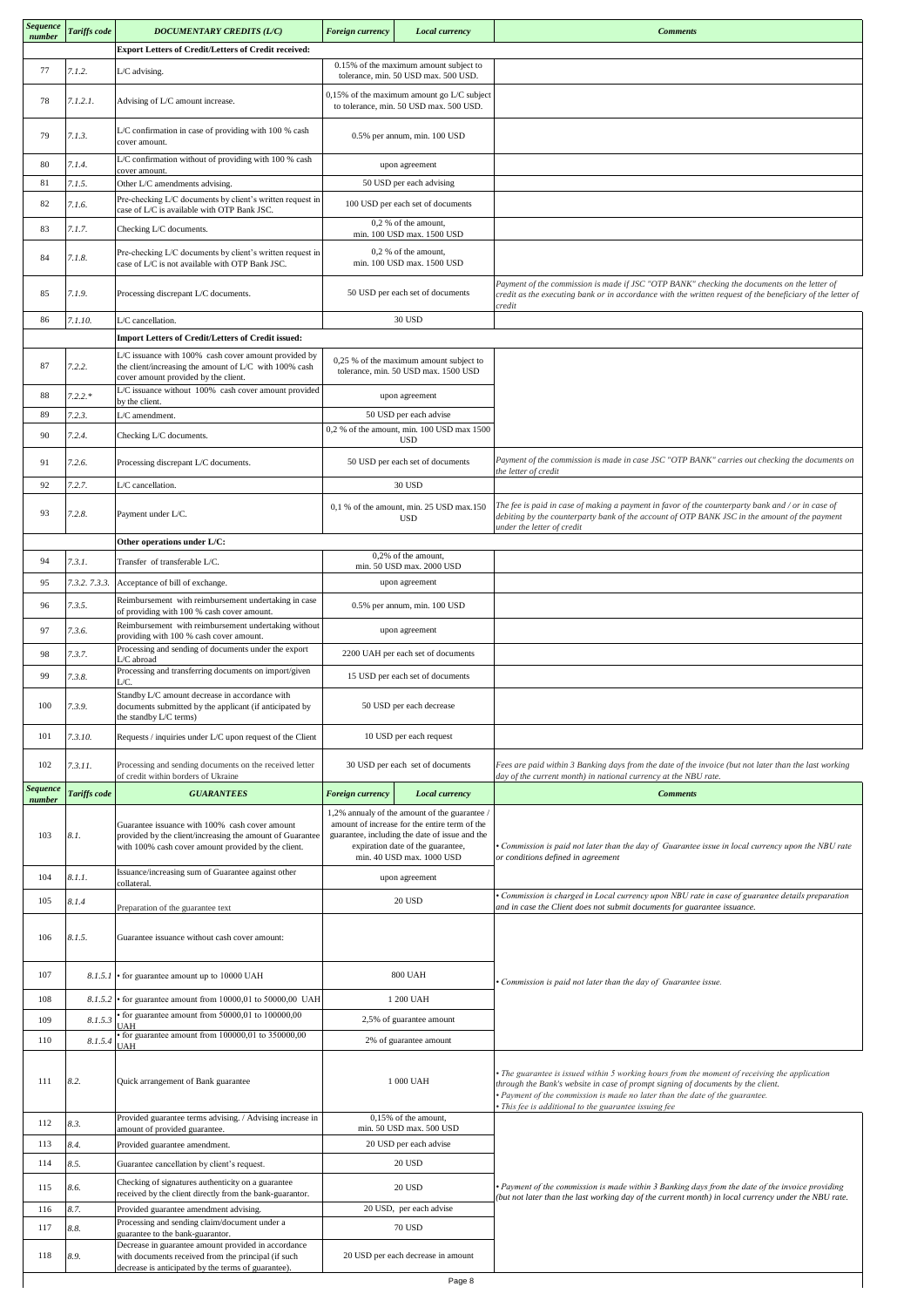| Sequence<br>number | Tariffs code   | <b>CLIENT-BANK SYSTEM</b>                                                                                                                                                                                                                                                                                                                                         | <b>Foreign currency</b> | <b>Local currency</b>                                                                                                                    | <b>Comments</b>                                                                                                                                                                                                                                                                                                                                                                                                                                                                                                                                                                                                                                                                                                                                                                                                                                                                                                                                                                                                                                                                                                                                                                                                      |
|--------------------|----------------|-------------------------------------------------------------------------------------------------------------------------------------------------------------------------------------------------------------------------------------------------------------------------------------------------------------------------------------------------------------------|-------------------------|------------------------------------------------------------------------------------------------------------------------------------------|----------------------------------------------------------------------------------------------------------------------------------------------------------------------------------------------------------------------------------------------------------------------------------------------------------------------------------------------------------------------------------------------------------------------------------------------------------------------------------------------------------------------------------------------------------------------------------------------------------------------------------------------------------------------------------------------------------------------------------------------------------------------------------------------------------------------------------------------------------------------------------------------------------------------------------------------------------------------------------------------------------------------------------------------------------------------------------------------------------------------------------------------------------------------------------------------------------------------|
|                    |                | <b>Connection of Client-Bank system:</b>                                                                                                                                                                                                                                                                                                                          |                         |                                                                                                                                          |                                                                                                                                                                                                                                                                                                                                                                                                                                                                                                                                                                                                                                                                                                                                                                                                                                                                                                                                                                                                                                                                                                                                                                                                                      |
| 119                | 10.1.11.       | Issue of access certificate for new authorized person of<br>the Client upon independent connection to the system.                                                                                                                                                                                                                                                 |                         | 120 UAH                                                                                                                                  | Commission is paid in cash or by payment according to requisites provided by the Bank for each<br>certificate issued for new authorized person of the Client that defined in the Client's application.<br>Commission is paid not later than the day of certificate issuance.                                                                                                                                                                                                                                                                                                                                                                                                                                                                                                                                                                                                                                                                                                                                                                                                                                                                                                                                         |
| 120                | 10.1.10.       | Change of the certificate for the existing authorized<br>person upon Client's request (received on papper) /<br>change of the access to the accounts for the existing<br>authorized person upon Clients request.                                                                                                                                                  |                         | <b>50 UAH</b>                                                                                                                            | Change of the certificate upon Clients request excluding change of the certificate due to the<br>termination of certificate.<br>· Change of the access - connection/disconnection of new accounts, modules etc.<br>Commission is paid for each certificate in cash in the Bank's cash desk or by payment according to<br>requisites provided by the Bank not later than the day of certificate issuance.                                                                                                                                                                                                                                                                                                                                                                                                                                                                                                                                                                                                                                                                                                                                                                                                             |
| 121                | 10.1.12        | Change of the certificate for the existing authorized<br>person upon Client's request using OTP-code service                                                                                                                                                                                                                                                      |                         | commission is not charged                                                                                                                | • Change of the certificate upon Clients request                                                                                                                                                                                                                                                                                                                                                                                                                                                                                                                                                                                                                                                                                                                                                                                                                                                                                                                                                                                                                                                                                                                                                                     |
| 122                | 10.1.1.        | Connection of the one workplace to the system with<br>presence of Bank's specialist                                                                                                                                                                                                                                                                               |                         | 300 UAH                                                                                                                                  | Commission is paid not later than the day of connection/reconnection of the one workplace to the<br>system and includes issue/change of one certificate for access to the system.                                                                                                                                                                                                                                                                                                                                                                                                                                                                                                                                                                                                                                                                                                                                                                                                                                                                                                                                                                                                                                    |
| 123                | 10.2.<br>10.3. | Maintenance fee for Client-Bank system.                                                                                                                                                                                                                                                                                                                           |                         | 250 UAH per month                                                                                                                        | Maintenance fee for Client-Bank system is charged for using Client-Bank system by a Client during<br>a month (payments settlement, operations and balance of account monitoring, obtainment of any<br>additional information etc.) at the last working day of the month.                                                                                                                                                                                                                                                                                                                                                                                                                                                                                                                                                                                                                                                                                                                                                                                                                                                                                                                                             |
| 124                | 10.2.2.        | Using of Client-Bank system in case there is no LCY<br>current account opened in the Bank.                                                                                                                                                                                                                                                                        |                         | <b>200 UAH</b>                                                                                                                           | Commission for using of Client-Bank system in case of current account absence in the Bank is paid<br>by the Client monthly at the last working day of each month.                                                                                                                                                                                                                                                                                                                                                                                                                                                                                                                                                                                                                                                                                                                                                                                                                                                                                                                                                                                                                                                    |
| 125                | 10.5.          | Assessment of information security at Client's working<br>place with installed Client-Bank system:<br>verification of one working place;<br>verification of two working places;<br>verification the third and each next working place.                                                                                                                            |                         | 400 UAH including VAT<br>600 UAH including VAT<br>100 UAH including VAT                                                                  | · Service includes:<br>- visit of specialist;<br>- Preparation of recommendations concerning elimination of deficiencies.<br>Commission is paid with VAT.<br>$\cdot$ Note 3.                                                                                                                                                                                                                                                                                                                                                                                                                                                                                                                                                                                                                                                                                                                                                                                                                                                                                                                                                                                                                                         |
| 126                | 10.6.          | Issuing of secret key on cryptographic device<br>(token).                                                                                                                                                                                                                                                                                                         |                         | 120 UAH                                                                                                                                  | Subject to providing by the Client the cryptographic device that is compatible with the software of<br>the Bank.                                                                                                                                                                                                                                                                                                                                                                                                                                                                                                                                                                                                                                                                                                                                                                                                                                                                                                                                                                                                                                                                                                     |
| Sequence<br>number | Tariffs code   | <b>OPERATIONS WITH PROMISSORY NOTES</b>                                                                                                                                                                                                                                                                                                                           | Foreign currency        | Local currency                                                                                                                           | <b>Comments</b>                                                                                                                                                                                                                                                                                                                                                                                                                                                                                                                                                                                                                                                                                                                                                                                                                                                                                                                                                                                                                                                                                                                                                                                                      |
|                    |                | Aval                                                                                                                                                                                                                                                                                                                                                              |                         |                                                                                                                                          |                                                                                                                                                                                                                                                                                                                                                                                                                                                                                                                                                                                                                                                                                                                                                                                                                                                                                                                                                                                                                                                                                                                                                                                                                      |
| 127                | 12.2.1.        | in case of 100% coverage of funds,                                                                                                                                                                                                                                                                                                                                |                         | upon agreement                                                                                                                           |                                                                                                                                                                                                                                                                                                                                                                                                                                                                                                                                                                                                                                                                                                                                                                                                                                                                                                                                                                                                                                                                                                                                                                                                                      |
| 128                | 12.2.2.        | in case of aval credit (for OTP Bank JSC customers).                                                                                                                                                                                                                                                                                                              |                         | upon agreement                                                                                                                           |                                                                                                                                                                                                                                                                                                                                                                                                                                                                                                                                                                                                                                                                                                                                                                                                                                                                                                                                                                                                                                                                                                                                                                                                                      |
| Sequence<br>number | Tariffs code   | <b>OPERATIONS WITH SECURITIES</b>                                                                                                                                                                                                                                                                                                                                 | Foreign currency        | <b>Local currency</b>                                                                                                                    | <b>Comments</b>                                                                                                                                                                                                                                                                                                                                                                                                                                                                                                                                                                                                                                                                                                                                                                                                                                                                                                                                                                                                                                                                                                                                                                                                      |
| 129                | 13.1.          | Purchase/sale securities by customer's request.                                                                                                                                                                                                                                                                                                                   |                         | upon agreement                                                                                                                           |                                                                                                                                                                                                                                                                                                                                                                                                                                                                                                                                                                                                                                                                                                                                                                                                                                                                                                                                                                                                                                                                                                                                                                                                                      |
| 130<br>131         | 13.2.<br>13.3. | For servicing as a lead manager & underwriter.<br>For servicing as a payment agent.                                                                                                                                                                                                                                                                               |                         | upon agreement<br>upon agreement                                                                                                         |                                                                                                                                                                                                                                                                                                                                                                                                                                                                                                                                                                                                                                                                                                                                                                                                                                                                                                                                                                                                                                                                                                                                                                                                                      |
| 132                | 13.5.          | Funds transferring in accordance with NBU payment<br>order for execution of service provision by NBU<br>Depositary.                                                                                                                                                                                                                                               |                         | upon agreement                                                                                                                           |                                                                                                                                                                                                                                                                                                                                                                                                                                                                                                                                                                                                                                                                                                                                                                                                                                                                                                                                                                                                                                                                                                                                                                                                                      |
| 133                |                | Custody                                                                                                                                                                                                                                                                                                                                                           |                         | according to the tariffs for depository services tariffs for this product.<br>for legal entities non-residents, residents and<br>issuers | The Commission calculated according to the chosen product of depository services on the basis of<br>• Non-residents pay commission in USD. If the Bank receives Client's request about charging<br>commissions in other currencies, including UAH, after processing by the Bank of such request and<br>make a positive decision, the commission charged by the NBU exchange rate at the date of accrual.                                                                                                                                                                                                                                                                                                                                                                                                                                                                                                                                                                                                                                                                                                                                                                                                             |
| Sequence           | Tariffs code   | NON-RESIDENTIAL CREDITS AND FOREIGN                                                                                                                                                                                                                                                                                                                               | <b>Foreign currency</b> | Local currency                                                                                                                           | <b>Comments</b>                                                                                                                                                                                                                                                                                                                                                                                                                                                                                                                                                                                                                                                                                                                                                                                                                                                                                                                                                                                                                                                                                                                                                                                                      |
| number<br>134      | 11.5.          | <b>ECONOMIC CONTRACTS</b><br>Revision of documents regarding credit maintenance, non-<br>residential credits and loans including returnable financial<br>help; acount creation in NBU system registration of<br>contracts on credits, loans, including returnable financial<br>help.                                                                              |                         | 2 500 UAH                                                                                                                                | Commission is paid once, at the moment the Bank receives the set of documents.<br>Includes: first consultation of currency control specialist; checking documents for registration in<br>NBU; providing drafts prepared by the Bank of the loan agreement and additional agreements about<br>changing: the term of the credit repayment, party $(s)$ (in the frame of loan assignment), and/or<br>changing of parties' banking requisites, changing of the agreement amount, changing of the rate, and<br>Notification (on demand); account creating in NBU system within 5 working days starting from the<br>next day the full set of documents received by the Bank.<br>$\cdot$ Note 3.                                                                                                                                                                                                                                                                                                                                                                                                                                                                                                                            |
| 135                | 11.5.2.        | Urgent revision of documents regarding credit<br>maintenance, non-residential credits and loans including<br>returnable financial help; acount creation in NBU system<br>registration of contracts on credits, loans, including<br>returnable financial help.                                                                                                     | 8 500 UAH               |                                                                                                                                          | Commission is paid once, at the moment the Bank receives the set of documents.<br>Includes: first consultation of currency control specialist; checking documents for registration in<br>NBU; providing drafts prepared by the Bank of the loan agreement and additional agreements about<br>changing: the term of the credit repayment, party(s) (in the frame of loan assignment), and/or<br>changing of parties' banking requisites, changing of the agreement amount, changing of the rate, and<br>Notification (on demand); account creating in NBU system.<br>• Checking of the documents that are out of standard requirements; agreements with complicated<br>conditions of calculations: 1) credit lines, 2) calculations with floating interest rates; 3) a lot of<br>receiving and paying off loans by tranches, and/or monthly/quarterly interest accruals and<br>redemptions for agreements, 4) many times changed conditions of the disbursement for the whole of<br>agreement period, 5) loan currency changing upon agreement etc.).<br>The answer is provided within 3 working days starting from the next day the full set of documents<br>and commission received by the Bank.<br>$\cdot$ Note 3. |
| 136                | 11.5.1.        | Revision and agreement of documents regarding<br>maintenance of credits, loans contracts including<br>returnable financial help from non-residents, in case the<br>Bank should maintain tripartite agreement on direct debit<br>of account; acount creation in NBU system registration of<br>contracts on credits, loans, including returnable financial<br>help. |                         | 4 600 UAH                                                                                                                                | Commission is paid once, at the moment the Bank receives the complete set of documents for<br>revision or agreement.<br>• Full list of operations included in the cost of the maintenance of credits, loans, including returnable<br>financial help, from non-residents is provided in Note 5.<br>Commission of Process agent is paid by the Client additionally according to tripartite agreement.                                                                                                                                                                                                                                                                                                                                                                                                                                                                                                                                                                                                                                                                                                                                                                                                                  |
| 137                | 11.6.          | Revision of drafts (contracts, additional agreements,<br>notifications etc.) of credit and loan agreements, including<br>repayable financial help from non-residents, leasing,<br>commodity loans that required account registration in<br>NBU system.                                                                                                            |                         | 1700 UAH                                                                                                                                 | Comments to drafts of the documents are provided within 7 working days starting from the next day<br>the full set of documents and commission received by the Bank . The working day means 8 working<br>hours of the Bank.<br>$\cdot$ Note 10.                                                                                                                                                                                                                                                                                                                                                                                                                                                                                                                                                                                                                                                                                                                                                                                                                                                                                                                                                                       |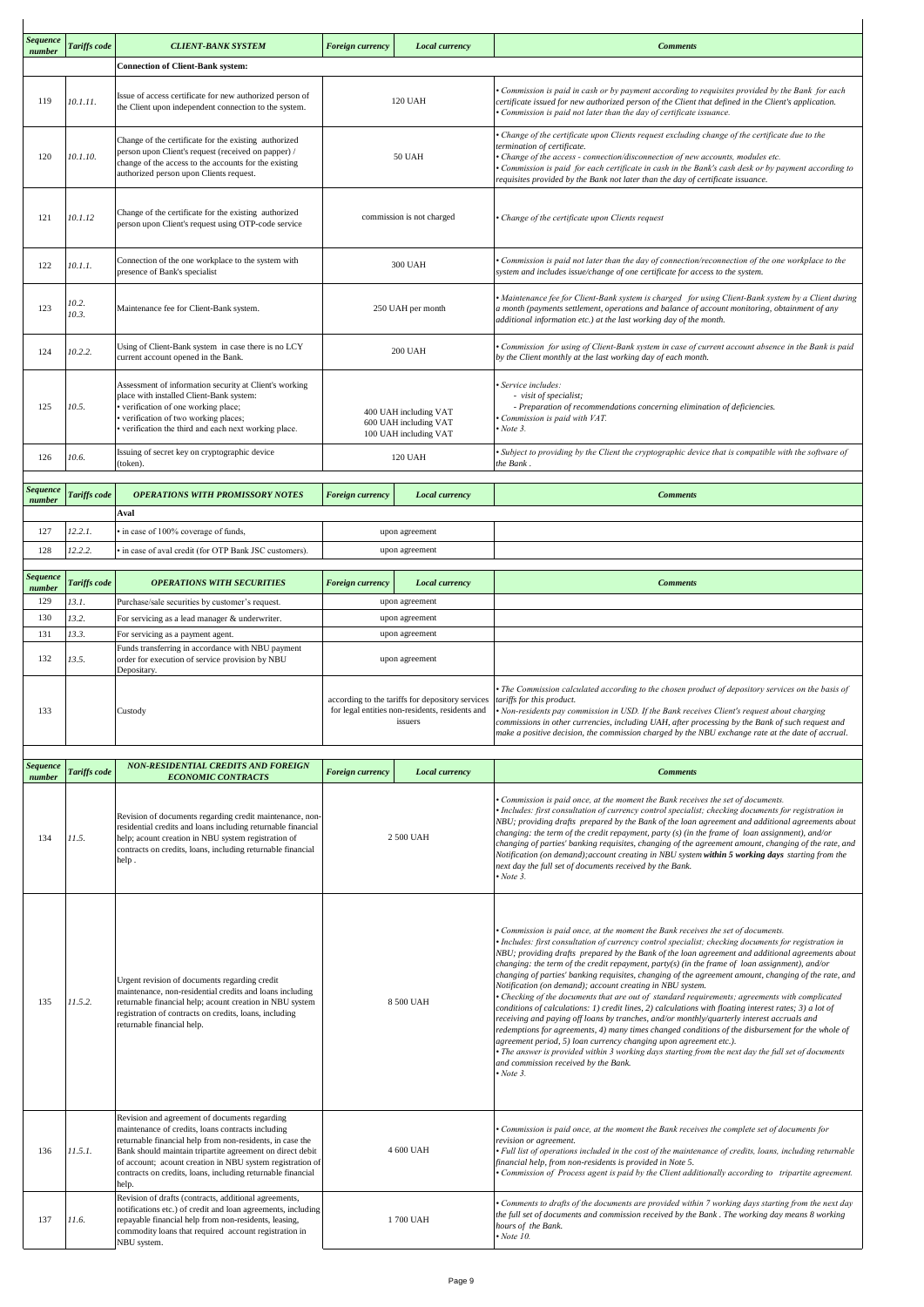| 138 | 11.6.2. | Providing by the Bank draft of documents (contracts,<br>additional agreements, notifications of agreements etc.)<br>under credits and loans agreements, including repayable<br>financial help from non-residents, leasing, commodity<br>loan necessary to carry out operations on them or create<br>an account in the NBU system.<br>Preliminary verification of documents that go beyond the<br>standard requirements for credit / loan agreements from<br>non-residents, including repayable financial assistance,<br>leasing, commodity loans at the written request of the<br>Client. | 0,1% of the amount of agreement<br>(min. 3 500 UAH,<br>max. 21 000 UAH) | Commission is paid in UAH under NBU currency exchange rate on the day of a written Client's<br>request receipt.<br>• Revision of documents that go beyond the standard requirements and require additional<br>coordination of legal department of the Bank and NBU. The answer is provided within 31 (thirty one)<br>working days or within 3 (three) working days after the Bank received written answer from NBU.<br>• Preparation by the Bank of the documents for further signing by the parties Draft of documents<br>which aren't required additional writing requests to the NBU and legal departments of the Bank<br>provided during 10 (ten) working days. Draft of documents which are required additional<br>coordination by legal department of the Bank and / or required writing explanation of the NBU,<br>provided within 31 working days or within 3 working days after the Bank received written answer<br>from NBU. |
|-----|---------|-------------------------------------------------------------------------------------------------------------------------------------------------------------------------------------------------------------------------------------------------------------------------------------------------------------------------------------------------------------------------------------------------------------------------------------------------------------------------------------------------------------------------------------------------------------------------------------------|-------------------------------------------------------------------------|----------------------------------------------------------------------------------------------------------------------------------------------------------------------------------------------------------------------------------------------------------------------------------------------------------------------------------------------------------------------------------------------------------------------------------------------------------------------------------------------------------------------------------------------------------------------------------------------------------------------------------------------------------------------------------------------------------------------------------------------------------------------------------------------------------------------------------------------------------------------------------------------------------------------------------------|
| 139 | 11.7.1. | Urgent providing of certificate about confirmation of the<br>foreign currency receipt to the Account of the Client,<br>confirmation of existence of the import MD, presence /<br>absence of debt on the foreign economic operations,<br>status of payments under the loan contract, loans from<br>non-residents, including repayable financial help.                                                                                                                                                                                                                                      | <b>450 UAH</b>                                                          | The certificate is provided on the same working day in case the request received until 13:00.<br>The certificate is provided on the next working day in case the request received after 13:00.<br>Note 2.                                                                                                                                                                                                                                                                                                                                                                                                                                                                                                                                                                                                                                                                                                                              |
| 140 | 11.7.2. | Providing of certificate about confirmation of the foreign<br>currency receipt to the Account of the Client,<br>confirmation of existence of the import MD, presence /<br>absence of debt on the foreign economic operations,<br>status of payments under the loan contract, loans from<br>non-residents, including repayable financial help.                                                                                                                                                                                                                                             | <b>250 UAH</b>                                                          | Certificate is provided within 5 working days.<br>Note 2.                                                                                                                                                                                                                                                                                                                                                                                                                                                                                                                                                                                                                                                                                                                                                                                                                                                                              |
| 141 | 11.7.3. | Providing the certificate (answer) regarding the foreign<br>operation execution and loans from non-residents upon<br>written request of the Client.                                                                                                                                                                                                                                                                                                                                                                                                                                       | <b>400 UAH</b>                                                          | • The answer is provided within 10 working days.<br>Note 2.                                                                                                                                                                                                                                                                                                                                                                                                                                                                                                                                                                                                                                                                                                                                                                                                                                                                            |
| 142 | 11.8.   | Revision of the documents necessary for amending the<br>credits, loans, including returnable financial help from non-<br>residents; creation an account in NBU system registration<br>of changes to agreements on credits, loans, including<br>returnable financial help, from non-residents.                                                                                                                                                                                                                                                                                             | 500 UAH                                                                 | Commission is paid once, at the moment the Bank receives the set of documents required for<br>registration of the changes to the agreement in NBU.<br>The service is provided within 5 working days from the day following the receipt by the Bank of the<br>complete set of documents and the commission payment. The working day - is the 8 working hours of<br>the Bank.<br>Note 5.                                                                                                                                                                                                                                                                                                                                                                                                                                                                                                                                                 |
| 143 | 11.4.   | Preliminary revision of documents on export-import<br>operations upon written request of the Client.                                                                                                                                                                                                                                                                                                                                                                                                                                                                                      | commission is not charged                                               | • Includes first consultation of currency control specialist; providing agreement drafts prepared by<br>the Bank (on demand).<br>• The answer is provided within 3 working days (via e-mail). The answer in paper form with<br>signatures of the authorized persons is provided within 7 working days. The term of the answer<br>could be extended if additional consultations (other Bank's departments or authorized bodies) is<br>needed.<br>Note 3.                                                                                                                                                                                                                                                                                                                                                                                                                                                                                |
| 144 | 11.12.  | Providing the certificate concerning the state of<br>settlements on foreign economic contracts of the Clients.                                                                                                                                                                                                                                                                                                                                                                                                                                                                            | 350 UAH                                                                 | Certificate is provided within 5 working days since written request is provided by the Client<br>Note 2.                                                                                                                                                                                                                                                                                                                                                                                                                                                                                                                                                                                                                                                                                                                                                                                                                               |
| 145 | 11.13.  | Providing the certificate concerning the state of<br>settlements on loan agreements/credits/leasing/commodity<br>loans from non-residents, including returnable financial<br>help in case of transferring them for servicing to the<br>another institution.                                                                                                                                                                                                                                                                                                                               | 350 UAH                                                                 | Certificate is provided within 5 working days since written request is provided by the Client/the<br>institution to which the foreign economic agreement/contract is transferring for the servicing.<br>Note 2.                                                                                                                                                                                                                                                                                                                                                                                                                                                                                                                                                                                                                                                                                                                        |

| <b>Sequence</b><br>number | <b>Tariffs code</b> | <b>OTHER SERVICES</b>                                                                                                                                                                                                                                                                                                                                  | <b>Foreign currency</b><br><b>Local currency</b> |                | <b>Comments</b>                                                                                                                                                                                                                                                                                                                                                                                                 |  |
|---------------------------|---------------------|--------------------------------------------------------------------------------------------------------------------------------------------------------------------------------------------------------------------------------------------------------------------------------------------------------------------------------------------------------|--------------------------------------------------|----------------|-----------------------------------------------------------------------------------------------------------------------------------------------------------------------------------------------------------------------------------------------------------------------------------------------------------------------------------------------------------------------------------------------------------------|--|
| 146                       | 1.2.1.              | Issue of certificates associated with Client's transaction<br>services; duplicates of cash documents, payment<br>documents, documents confirming cash operations and<br>other documents requested additionally by the Client from<br>the Bank's archive - for legal entities, that closed their<br>accounts with the Bank on the date of such request. |                                                  | 300 UAH        | · Provided upon written request from the Client.<br>$\cdot$ Note 2.                                                                                                                                                                                                                                                                                                                                             |  |
| 147                       | 1.2.2.              | Issue of certificates associated with Client's transaction<br>services on Client's request to compile the audit report.                                                                                                                                                                                                                                |                                                  | <b>500 UAH</b> | Commission is charged for preparation of information response for auditors separately for each<br>reporting period (calendar year).<br>Now 2.                                                                                                                                                                                                                                                                   |  |
| 148                       | 1.2.3.              | Issue of certificates associated with Client's transaction<br>services on accruing and liquidation of interest on the<br>account balance (Interest Bearing Current Account) /<br>overdraft / other loan obligations.                                                                                                                                   |                                                  | 300 UAH        | · Provided upon written request from the Client.<br>• The information provided for period of not more than 1 year in one document.<br>$\cdot$ Note 2.                                                                                                                                                                                                                                                           |  |
| 149                       | 1.2.4.              | Issue of other types of certificates associated with Client's<br>transaction services that are not defined separately in this<br>Tariffs.                                                                                                                                                                                                              |                                                  | 300 UAH        | Provided upon written request from the Client during 3 working days<br>Commission is paid by the Client on the day of the request provision<br>Note 2.                                                                                                                                                                                                                                                          |  |
| 150                       | 1.2.5.              | Urgent issue of other certificates related to Client's<br>transaction services that are not defined separately in this<br>Tariffs.                                                                                                                                                                                                                     | <b>400 UAH</b>                                   |                | • Provided within current working day upon written request from the Client in case the Bank received<br>the inquiry till 13-00. If the Client's request received after 13-00 the certificate is provided till 13-00<br>next working day.<br>Commission is paid by the Client on the day of the request provision<br>$\cdot$ Note 2.                                                                             |  |
| 151                       | 11.14.              | Providing the certificate regarding the split of payments<br>under the insurance contract.                                                                                                                                                                                                                                                             |                                                  | 420 UAH        | $\cdot$ Note 2.<br>$v$ Note 9.                                                                                                                                                                                                                                                                                                                                                                                  |  |
| 152                       | 11.15.              | Providing the certificate about permition from the Bank to<br>travel abroad on a vehicle that is pledged by the Bank.                                                                                                                                                                                                                                  |                                                  | <b>200 UAH</b> | $\cdot$ Note 2.<br>Note 9.                                                                                                                                                                                                                                                                                                                                                                                      |  |
| 153                       | 11.16.              | Providing the certificate about permition from the Bank<br>for second turn pledge.                                                                                                                                                                                                                                                                     |                                                  | 700 UAH        | $\cdot$ Note 2.<br>$\cdot$ Note 9.                                                                                                                                                                                                                                                                                                                                                                              |  |
| 154                       | 11.18.              | Providing the information about the absence / the state of<br>indebtness within loans, including providing the<br>information about financial guarantee contracts / collateral<br>agreements and other obligations within the Bank.                                                                                                                    |                                                  | <b>200 UAH</b> | Certificate is provided within 3 working days since written request is provided by the Client.<br>Note 2.                                                                                                                                                                                                                                                                                                       |  |
| 155                       | 11.19.              | Providing the information for the period about the state<br>of indebtness within loans (including certificates on<br>debit/credit turnovers and account balances).                                                                                                                                                                                     | <b>500 UAH</b>                                   |                | Commission is paid for the certificate separately for each reporting period (calendar year).<br>Certificate is provided within 5 working days since written request is provided by the Client.<br>Note 2.                                                                                                                                                                                                       |  |
| 156                       | 11.10.              | Providing of certificates and statements from the Bank on<br>factoring operations: turnovers on account, amounts of<br>accrued and paid interests for the period/for the<br>$debtor(s)/for$ the agreement(s) on factoring etc.                                                                                                                         | upon agreement<br>(min. 300 UAH, max.1200 UAH)   |                | $\cdot$ Note 2.                                                                                                                                                                                                                                                                                                                                                                                                 |  |
| 157                       | 11.20.              | Providing by the Bank of documents, including requests,<br>registers, other documents necessary for state<br>compensation funds receiving within the state programs<br>aimed at support of Ukrainian industries regarding<br>principal and/ or interest amounts and/ or purpose<br>utilization under financing provided by the Bank.                   | <b>750 UAH</b>                                   |                | • Commission is charged for preparation and/ or analysis of set of documents/ information under each<br>loan (product) separately.<br>Documents/information are provided within 10 working days after Client's written request receipt<br>by the bank.<br>• Commission is paid by Client once at the day of written request submission to the Bank for the<br>mentioned documents receiving.<br>$\cdot$ Note 2. |  |
| <b>Sequence</b>           |                     |                                                                                                                                                                                                                                                                                                                                                        |                                                  |                |                                                                                                                                                                                                                                                                                                                                                                                                                 |  |

|      | -----------<br>number | Tarifts<br>e code | <b>OTHER SERVICES</b> | Foreign currency | <b>Local currency</b> | <i>comments</i> |  |  |  |
|------|-----------------------|-------------------|-----------------------|------------------|-----------------------|-----------------|--|--|--|
|      |                       |                   |                       |                  | Dov<br>.              |                 |  |  |  |
| -auc |                       |                   |                       |                  |                       |                 |  |  |  |

 $\mathcal{L}_{\mathcal{A}}$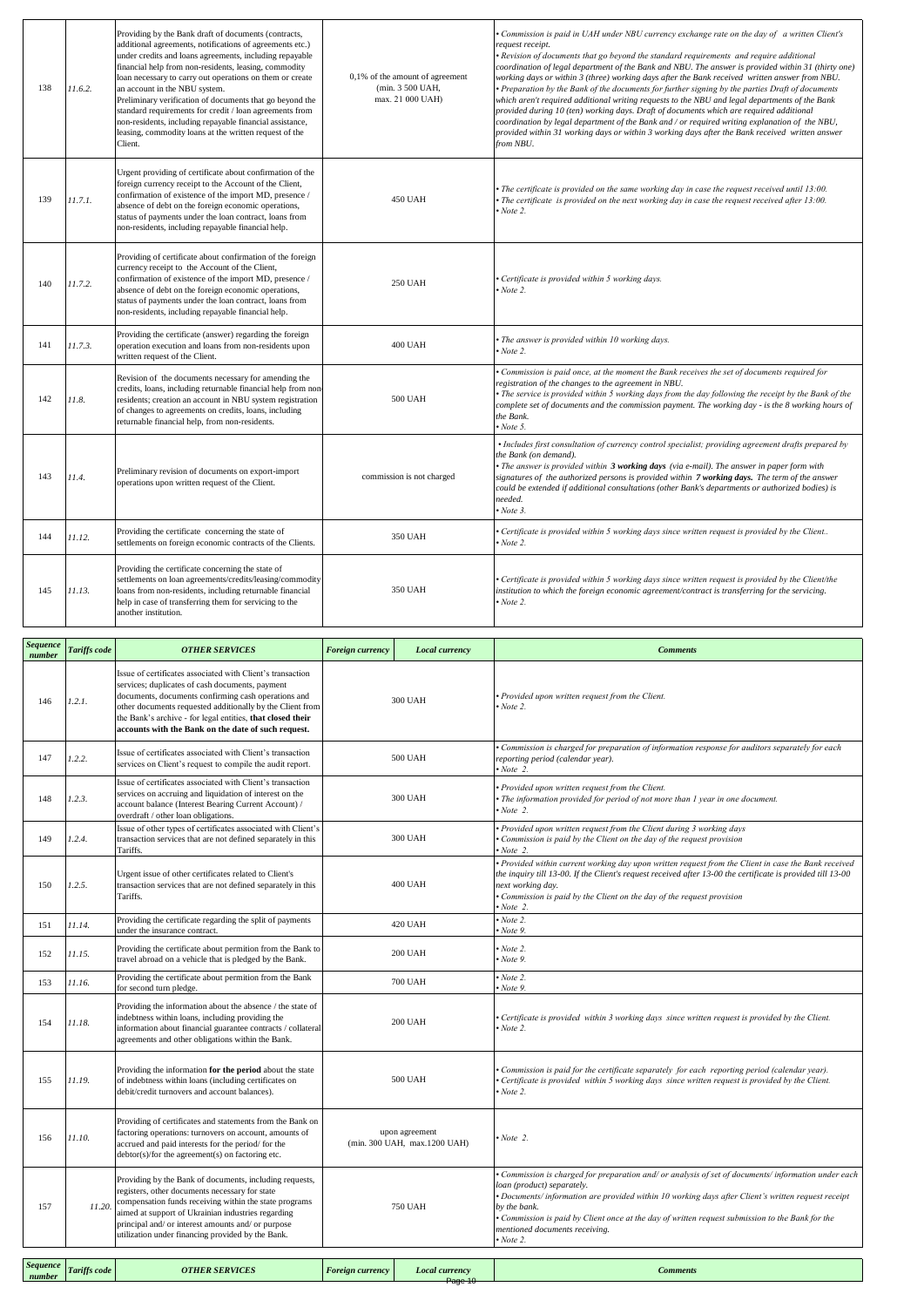| 158 | 11.1.                                                                                   | Promissory Notes forms' sale.                                                                                                                                                                                                                                                                                                                                                               | 15 UAH including VAT                                         |                         | State Duty has to be paid by the Client separately.                                                                                                                                                                                                                                                                                                                                                                                                                                                                                                                                                                                       |
|-----|-----------------------------------------------------------------------------------------|---------------------------------------------------------------------------------------------------------------------------------------------------------------------------------------------------------------------------------------------------------------------------------------------------------------------------------------------------------------------------------------------|--------------------------------------------------------------|-------------------------|-------------------------------------------------------------------------------------------------------------------------------------------------------------------------------------------------------------------------------------------------------------------------------------------------------------------------------------------------------------------------------------------------------------------------------------------------------------------------------------------------------------------------------------------------------------------------------------------------------------------------------------------|
| 159 | 11.2.                                                                                   | Cheque book release.                                                                                                                                                                                                                                                                                                                                                                        | <b>100 UAH</b>                                               |                         | For each book.                                                                                                                                                                                                                                                                                                                                                                                                                                                                                                                                                                                                                            |
| 160 | 11.11.                                                                                  | Payments confirmation - for the payment of state tax,<br>court fee, for information and technical services for trial,<br>for filing a complaint to the Antimonopoly Committee of<br>Ukraine                                                                                                                                                                                                 | 100 UAH                                                      |                         | Note 2.                                                                                                                                                                                                                                                                                                                                                                                                                                                                                                                                                                                                                                   |
| 161 | 11.22.                                                                                  | Preparation (approval / support) of documents within the<br>account direct debit according to tripartite agreement.                                                                                                                                                                                                                                                                         | 4000 UAH                                                     |                         | Commission is paid once, upon the Bank receives the whole set of documents required for tripartite<br>agreement preparation.<br>Note 2.<br>Note 3.                                                                                                                                                                                                                                                                                                                                                                                                                                                                                        |
| 162 | 11.17.                                                                                  | Providing the Client with a duplicate of contract (deal)<br>which was signed between the Bank and the Client,<br>ncluding financing and security agreements.                                                                                                                                                                                                                                | 420 UAH                                                      |                         | A duplicate of contract (deal) is provided within 3 working days.<br>Note 2.                                                                                                                                                                                                                                                                                                                                                                                                                                                                                                                                                              |
| 163 | 13.31.                                                                                  | Maintenance of card payroll project.                                                                                                                                                                                                                                                                                                                                                        | upon agreement                                               |                         | The amount and rules of commission payment are specified by the appropriate agreement for service<br>of salary project using interLocal payment plastic cards                                                                                                                                                                                                                                                                                                                                                                                                                                                                             |
| 164 | 11.23.                                                                                  | Providing of the changes to the Bank standard agreement,<br>regarding execution of payment and cash operations,<br>deposit products upon Client's written request.                                                                                                                                                                                                                          | commission is not charged                                    |                         | Review/approval is provided within 7 working days since written request is provided by the Client.                                                                                                                                                                                                                                                                                                                                                                                                                                                                                                                                        |
| 165 | 11.24.                                                                                  | Preparation of the drafts of documents and / or<br>arrangement of documents (protocol, certificate, letter<br>and other types of documents) by the Bank.                                                                                                                                                                                                                                    | 500 UAH including VAT                                        |                         | Document is provided within 7 working days since written request is provided by the Client.<br>The Commission shall not be charged if in the process of approval only the technical errors in the<br>names of parties and / or requisites of agreements and / or typographical errors are corrected.<br>Commission is paid by the Client on the day of the request provision.<br>Note 2.                                                                                                                                                                                                                                                  |
| 166 | 11.24.1.                                                                                | Urgent preparation of the drafts of documents and / or<br>approval of documents (protocol, certificate, letter and<br>other types of documents) by the Bank.                                                                                                                                                                                                                                |                                                              | 1 500 UAH including VAT | Document is provided within not more than 1 working day since written request is provided by the<br>Client.<br>Commission is paid by the Client on the day of the request provision.<br>The Commission shall not be charged if in the process of approval only the technical errors in the<br>names of parties and / or requisites of agreements and / or typographical errors are corrected.<br>Note 2.                                                                                                                                                                                                                                  |
| 167 | Acceptance / providing comments to the documents that<br>11.25.<br>arranged in English. |                                                                                                                                                                                                                                                                                                                                                                                             | 100 UAH including. VAT<br>(for one page)                     |                         | Document is provided within 14 working days since written request is provided by the Client.<br>Commission is paid by the Client on the day of the request provision.<br>When receiving and providing comments on Legal opinions in English commission is paid by the<br>Client if the Legal opinions are provided in unacceptable for the Bank form and do not contain<br>answers to standard questions, the answers to which are required by the Bank in Legal opinions in<br>accordance with the list of issues which provided to the Client by the Bank.<br>Note 2.                                                                   |
| 168 | 11.25.1.                                                                                | Urgent acceptance / providing comments to the<br>documents that arranged in English.                                                                                                                                                                                                                                                                                                        | 300 UAH including. VAT<br>(for one page)                     |                         | Document is provided within not more than 2 working day since written request is provided by the<br>Client.<br>Commission is paid by the Client on the day of the request provision.<br>When receiving and providing comments on Legal opinions in English commission is paid by the<br>Client if the Legal opinions are provided in unacceptable for the Bank form and do not contain<br>answers to standard questions, the answers to which are required by the Bank in Legal opinions in<br>accordance with the list of issues which provided to the Client by the Bank.<br>Note 2.                                                    |
| 169 | 11.26.                                                                                  | Providing explanations / consultation upon request of<br>Client in relation to realization of any bank transaction and<br>or explanations of current legislation of Ukraine/<br>provision of recommendations regarding actual use of<br>current legislation of Ukraine that are out of scope of<br>bank services that are provided under concluded<br>agreements within the Bank.           | upon agreement,<br>but not less than 500 UAH including VAT   |                         | Information is provided within 5 working days since written request is provided by the Client.<br>Note 2.                                                                                                                                                                                                                                                                                                                                                                                                                                                                                                                                 |
| 170 | 11.26.1.                                                                                | Urgent providing of explanations / consultation upon<br>request of Client regarding the realization of any bank<br>transaction and /or explanations of current legislation of<br>Ukraine/ provision of recommendations regarding actual<br>use of current legislation of Ukraine that are out of scope<br>of bank services that are provided under concluded<br>agreements within the Bank. | upon agreement,<br>but not less than 3 000 UAH including VAT |                         | Information is provided within not more than 3 working days since written request is provided by the<br>Client.<br>Commission is paid by the Client on the day of the request provision.<br>Note 2.                                                                                                                                                                                                                                                                                                                                                                                                                                       |
| 171 | 11.27.                                                                                  | Providing of the non-standard bank agreement (in<br>Ukrainian), upon the writing request of the Client.                                                                                                                                                                                                                                                                                     | <b>850 UAH</b><br>(for one page)                             |                         | Document is provided within 7 working days since written request is provided by the Client.<br>Commission is paid by the Client on the day of the request provision.<br>Note 2.                                                                                                                                                                                                                                                                                                                                                                                                                                                           |
| 172 | 11.27.1.                                                                                | Urgent providing of the non-standard bank agreement (in<br>Ukrainian), upon the writing request of the Client.                                                                                                                                                                                                                                                                              | 1 250 UAH<br>(for one page)                                  |                         | Document is provided within not more than 3 working days since written request is provided by the<br>Client.<br>Commission is paid by the Client on the day of the request provision.<br>Note 2.                                                                                                                                                                                                                                                                                                                                                                                                                                          |
| 173 | 11.28.                                                                                  | Providing of changes to the Bank loan standard agreement<br>upon Client's request.                                                                                                                                                                                                                                                                                                          | 5 000 UAH including VAT                                      |                         | Document is provided within 5 working days since written request is provided by the Client.<br>"The Commission shall not be paid in case of consideration/of concordance of "insignificant"<br>changes to the standard template of bank agreement, that is required by notaries that support the<br>agreement, namely: transference of the requisites of the parties of the agreement to the preamble of<br>agreement, addition of data related to the authorized persons of the Client, that carry out signing of<br>the agreement.<br>Commission is paid by the Client on the day of the request provision.<br>Note 2.                  |
| 174 | 11.28.1.                                                                                | Urgent providing of changes to the Bank loan standard<br>agreement upon Client's request.                                                                                                                                                                                                                                                                                                   | 7 500 UAH including VAT                                      |                         | Document is provided within not more than 1 working days since written request is provided by the<br>Client.<br>"The Commission shall not be paid in case of consideration/of concordance of "insignificant"<br>changes to the standard template of bank agreement, that is required by notaries that support the<br>agreement, namely: transference of the requisites of the parties of the agreement to the preamble of<br>agreement, addition of data related to the authorized persons of the Client, that carry out signing of<br>the agreement.<br>Commission is paid by the Client on the day of the request provision.<br>Note 2. |
| 175 | 11.29.                                                                                  | Review/approval of the insurance agreement with non-<br>authorized by the Bank insurance company offered by<br>Client.                                                                                                                                                                                                                                                                      | 5 000 UAH including VAT                                      |                         | Document is provided within 7 working days since written request is provided by the Client.<br>Commission is paid by the Client on the day of the request provision.<br>Note 2.                                                                                                                                                                                                                                                                                                                                                                                                                                                           |
| 176 | 11.30.                                                                                  | Calculation of the market (fair) value of property that is<br>pledged or offered as a pledge (in the case of absence of<br>estimation conducted by evaluating company).                                                                                                                                                                                                                     | upon agreement including VAT                                 |                         | Calculation provided upon written request from the Client.<br>Note 2.                                                                                                                                                                                                                                                                                                                                                                                                                                                                                                                                                                     |
| 177 | 11.31                                                                                   | Providing direct access to the Treasury of OTP BANK<br>ISC when performing operations on financial markets                                                                                                                                                                                                                                                                                  | Comission is not charged                                     |                         | For provision of this Service special agreement with the Bank shall be signed                                                                                                                                                                                                                                                                                                                                                                                                                                                                                                                                                             |
| 178 | 11.32                                                                                   | Certification of incoming and outgoing payment orders at the<br>equest of the client                                                                                                                                                                                                                                                                                                        |                                                              | 50UAH                   | Fee is paid per each document                                                                                                                                                                                                                                                                                                                                                                                                                                                                                                                                                                                                             |